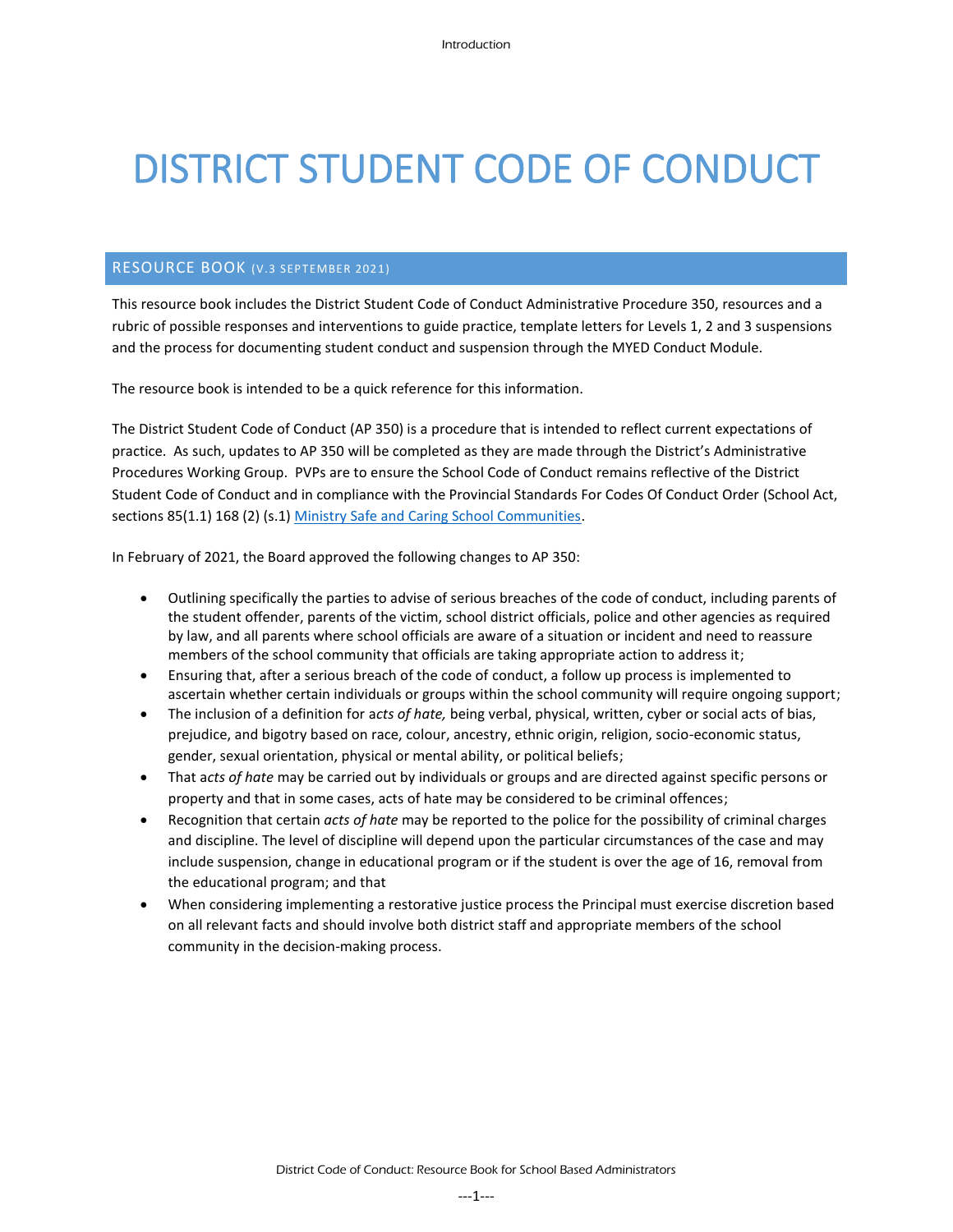# **TABLE OF CONTENTS**

# **Section 1: District Code of Conduct**

| <b>TITLE</b> |     |  |  |  |  |
|--------------|-----|--|--|--|--|
|              |     |  |  |  |  |
| 1.0          |     |  |  |  |  |
| 2.0          |     |  |  |  |  |
| 3.0          |     |  |  |  |  |
| 4.0          |     |  |  |  |  |
| 5.0          |     |  |  |  |  |
| 6.0          |     |  |  |  |  |
| 7.0          |     |  |  |  |  |
|              | 7.4 |  |  |  |  |
|              | 7.5 |  |  |  |  |
|              | 7.6 |  |  |  |  |
|              | 7.7 |  |  |  |  |
| 8.0          |     |  |  |  |  |
|              | 8.1 |  |  |  |  |
|              | 8.2 |  |  |  |  |
|              | 8.3 |  |  |  |  |
|              | 8.4 |  |  |  |  |
|              | 8.5 |  |  |  |  |
| 9.0          |     |  |  |  |  |
| 10.0         |     |  |  |  |  |
|              |     |  |  |  |  |

| Section 2: Supporting Guidelines for Administrators and Schools                                                     |  |
|---------------------------------------------------------------------------------------------------------------------|--|
|                                                                                                                     |  |
|                                                                                                                     |  |
|                                                                                                                     |  |
|                                                                                                                     |  |
|                                                                                                                     |  |
| Template Student Threat Risk Assessment Protocol: Fair Notice to our students and parents/guardians/ caregivers  23 |  |
|                                                                                                                     |  |
|                                                                                                                     |  |

# Section3: REPORTING CONDUCT and SUSPENSIONS USING THE MyEd CONDUCT MODULE 31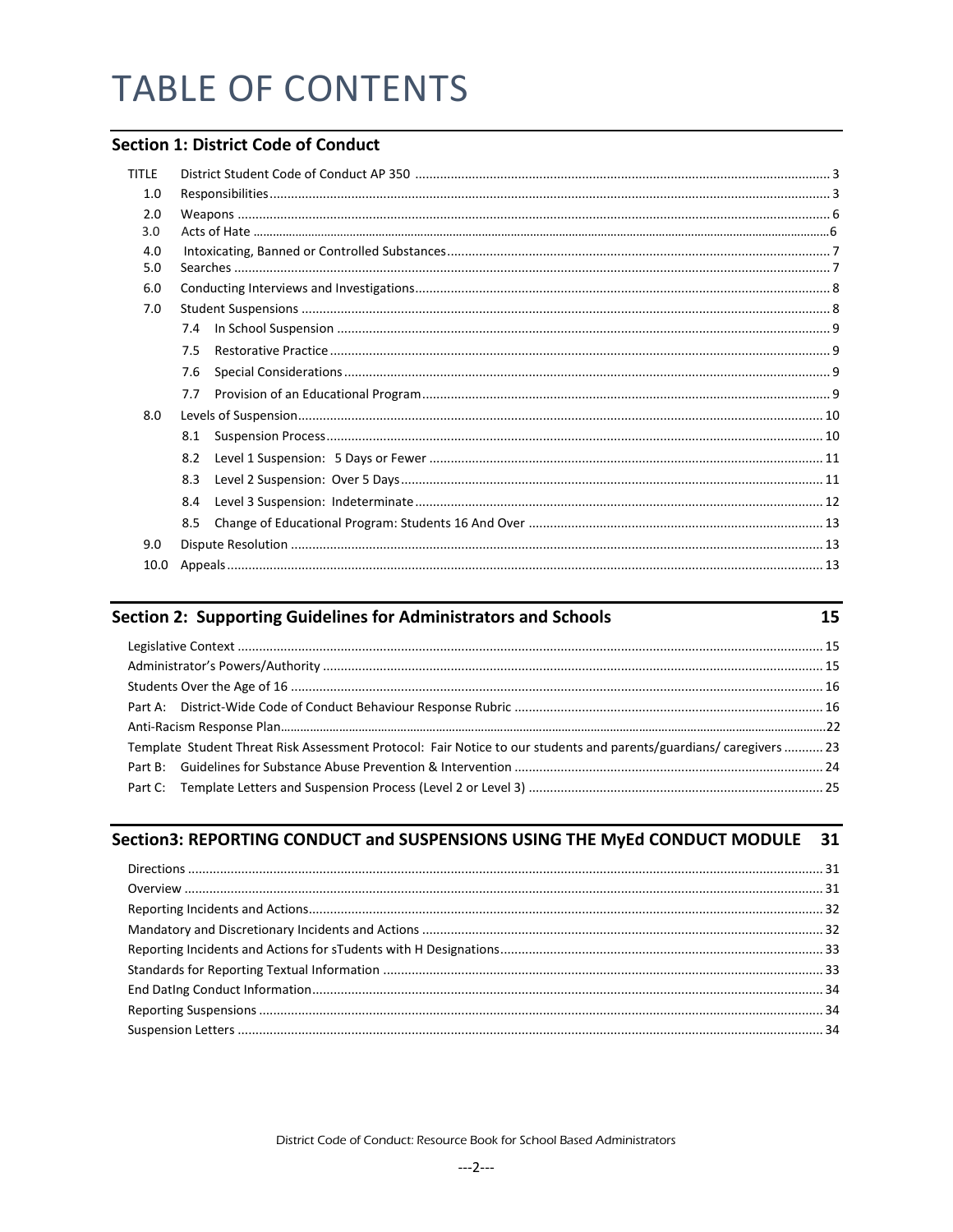| <b>Administrative Procedure 350</b> | <b>File: AP 350</b> |
|-------------------------------------|---------------------|
|                                     |                     |

# <span id="page-2-0"></span>DISTRICT STUDENT CODE OF CONDUCT

The District is committed to fostering safe and caring schools that promote mutual respect, cooperation and social responsibility and support optimal learning. Our procedures promote the creation and maintenance of safe, inclusive, equitable, welcoming and nurturing school environments.

District schools are inclusive environments which value all students and families regardless of race, colour, ancestry, place of origin, religion, marital status, family status, physical or mental disability, sex or sexual orientation, or gender identity/expression.

Schools have clear expectations of acceptable behavior set out in their School Codes of Conduct. We subscribe to the belief that schools are places where students are free from harm and places for students to form strong relationships.

We further believe that the effective management of student discipline, congruent with our philosophy, is a necessity to establish safe and caring environments that foster learning, school connectedness and healthy living. Prevention and intervention strategies applied at the school level and supported at the District level are the foundations of a safe and caring school in which students learn to solve problems in peaceful ways, to value diversity and to defend human rights.

We promote understanding and acceptance of the interactive roles required to achieve safe and caring schools and believe that responsibility for safe and caring schools is shared among many partners including the District, schools, students, parents, community groups, social agencies, Vancouver Coastal Health, the Ministry of Children and Family Development and the Vancouver Police Department and RCMP (at UBC).

The District is committed to a District code of conduct that upholds safe, inclusive, equitable, welcoming, nurturing and healthy school environments. To this end, the District code of conduct promotes clear behavioural expectations of respectful and responsible citizenship that lead to a culture of safety, caring and respect amongst everyone in our schools and programs and at all school-events and activities.

# <span id="page-2-1"></span>**1.0 Responsibilities**

- 1.1 District administration responsibilities include:
	- 1.1.1 Supporting schools in developing preventative and responsive interventions to discipline concerns;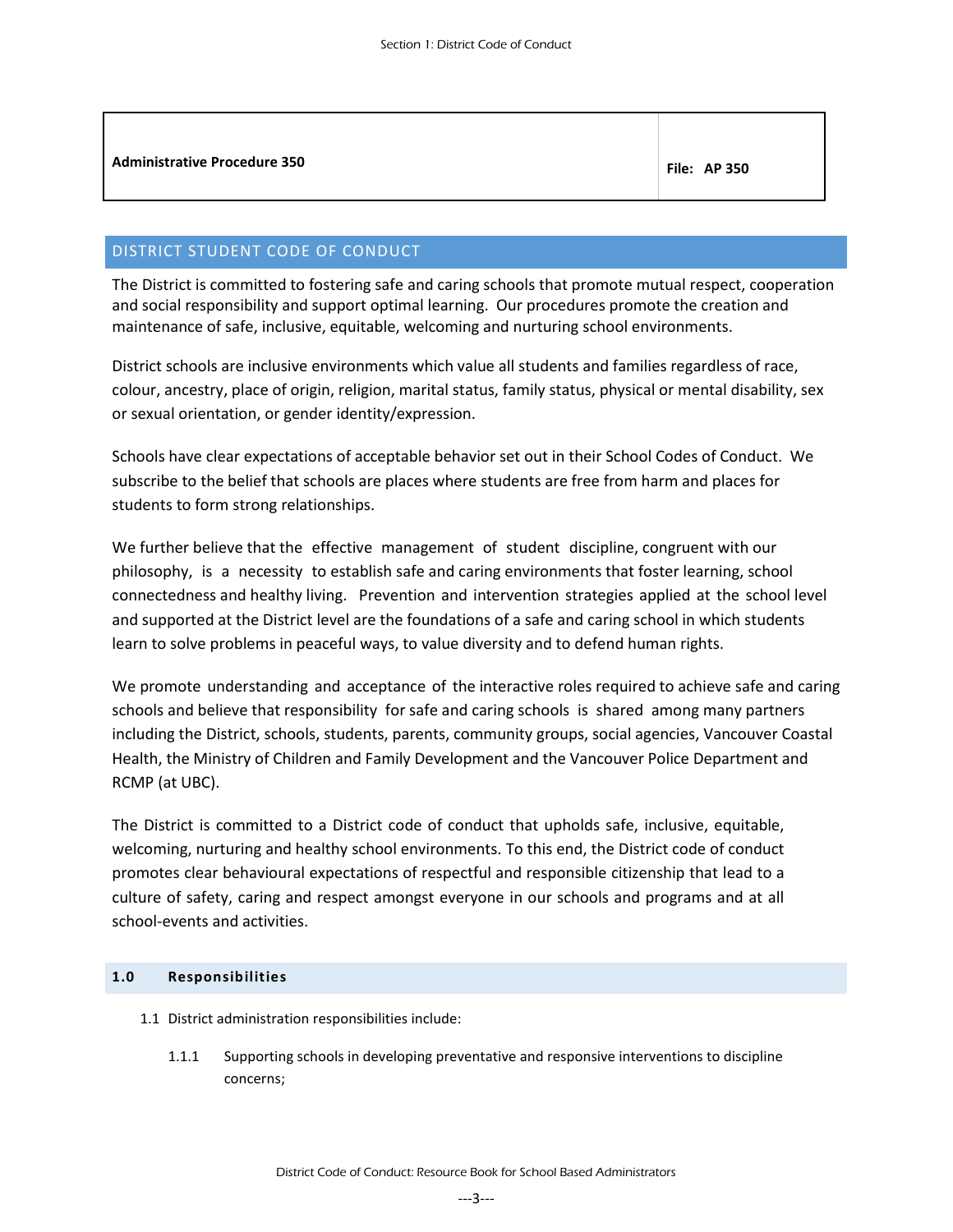- 1.1.2 Ensuring that each Principal, in consultation with staff, parents and, when appropriate, students, establishes a code of conduct for his/her school that is consistent with the District Code of Conduct for students and which reflects provincial standards;
- 1.1.3 Ensuring that schools are not places where discrimination is practiced or tolerated. To that end, each school code of conduct shall contain the following statement: *"Students shall not discriminate against others on the basis of the race, religion, colour, ancestry, place of origin, marital status, family status, age, sex or sexual orientation, gender identity, or physical or mental disability, or for any other reason set out in the Human Rights Code of British Columbia, nor shall a student publish or display anything that would indicate an intention to discriminate against another, or expose them to contempt or ridicule, on the basis of any such grounds."*
- 1.1.4 Providing opportunities for staff to acquire the knowledge and skills necessary to develop and maintain learning and working environments that are safe, welcoming, inclusive and respectful of the diverse social and cultural needs of our community;
- 1.1.5 Providing a variety of supports and programs for students who require proactive interventions to address behavioural needs;
- 1.1.6 Supporting adherence to a fair and consistent range of consequences, including suspension and change in educational programming, for student misconduct;
- 1.1.7 Implementing, overseeing, and monitoring Administrative Procedure 165 Appendix D Violent Threat Risk Assessment; and
- 1.1.8 Encouraging involvement in parent education opportunities offered by schools or partners of the District concerning knowledge and skills parents can acquire to assist them in parenting.
- 1.2 Principal responsibilities include:
	- 1.2.1 Developing positive, safe and caring school cultures and focus on health promotion, and implementing school-wide efforts to foster respect, inclusion, fairness and equity and to increasing student connectedness to school, as well as to developing students' social and emotional competencies and skills;
	- 1.2.2 Establishing and annually reviewing, in collaboration with staff, students, and parents/guardians, the School Code of Conduct, in compliance with Ministry of Education regulations and the District Code of Conduct. The School Code of Conduct will be communicated by displaying it in a prominent area in the school, by placing it on the school's website, and by distributing copies to the school community;
	- 1.2.3 Informing students and parents/guardians that the School Code of Conduct applies at school, during school-organized or sponsored activities, on school buses, and any behaviour even if outside of school or school hours,(including on-line behaviour), that negatively impacts the safe, caring or orderly environment of the school, and/or student learning;
	- 1.2.4 Informing students and parents about the District's policy, procedures and programs with respect to intoxicating and controlled substances;
	- 1.2.5 Taking reasonable steps to prevent retaliation against a student who has made a complaint about a breach of the District or School Code of Conduct;
	- 1.2.6 Responding to threats and reports of threats of violence by implementing the Violent Threat Risk Assessment process;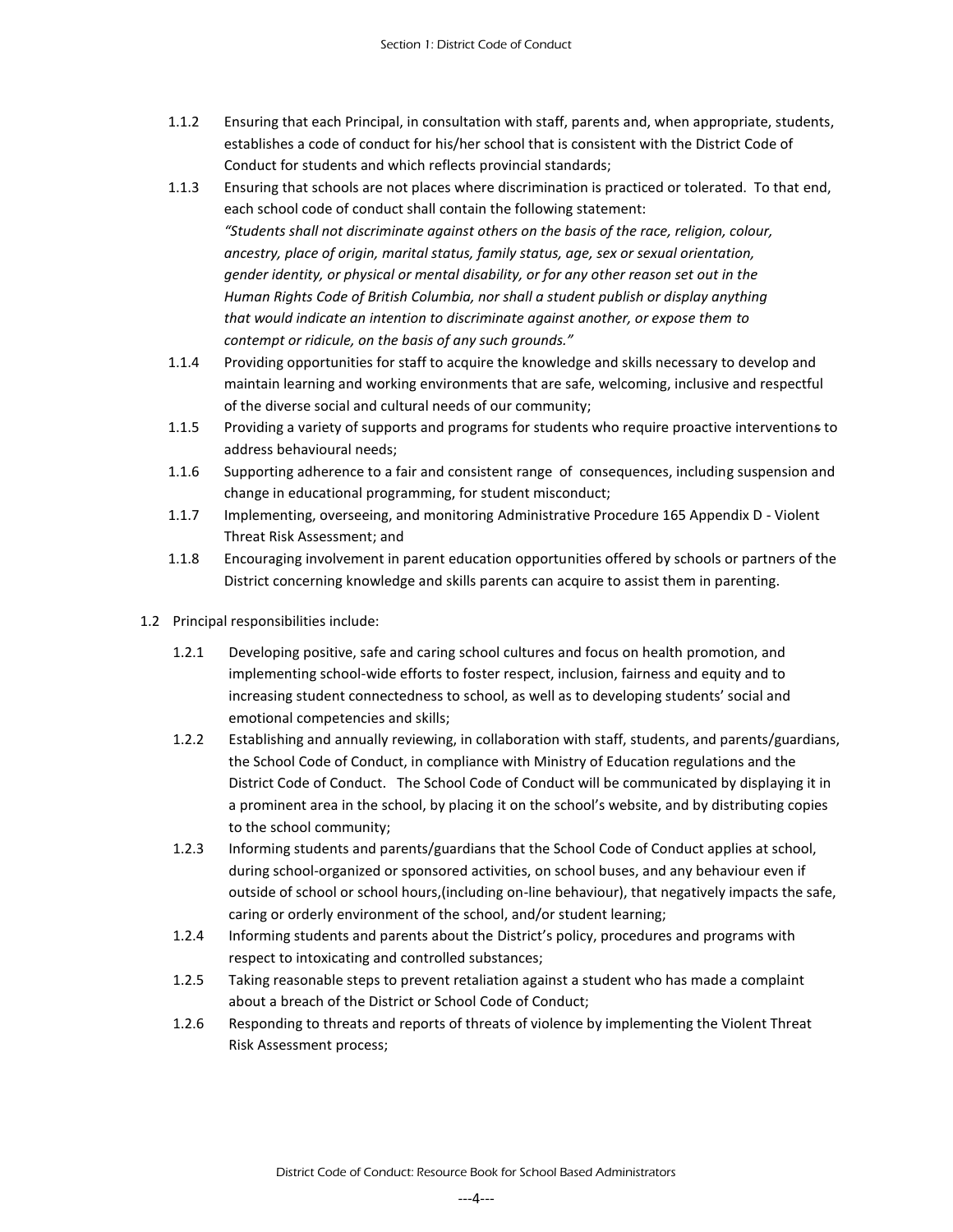1.2.7. Advising impacted parties of serious breaches of the code of conduct, unless there are

compelling reasons not to release this information (e.g. the release of the information would undermine the health, safety or welfare of a student or other person). Parties include:

- 1.2.7.1 parents of the student offender, in every instance
- 1.2.7.2 parents of the victim, in every instance
- 1.2.7.3 Director of Instruction
- 1.2.7.4 District staff as applicable
- 1.2.7.5 VPD/RCMP as appropriate or as required by the Criminal Code
- 1.2.7.6 Community Support Resources as appropriate (MCFD, VCH)
- 1.2.7.7 Other parents and staff where disclosure is necessary to protect the health, safety or welfare of a student or students
- 1.2.8 Ensuring that, where appropriate, a follow up process is implemented to ascertain whether certain individuals or groups within the school community will require ongoing support.
- 1.2.9 Ensuring all staff speak and act toward students with respect and dignity and deal judiciously with them, always mindful of their rights and sensibilities; and
- 1.2.10 Adhering to Board policies and administrative procedures.
- 1.3 Students are expected to learn and mature as they move through successive grades, and as such the expectations progress towards increasing personal responsibility and self-discipline, as well as increasing consequences for inappropriate conduct/unacceptable behavior.

Student responsibilities include: (please note this is not an all-inclusive list)

- 1.3.1 Demonstrating commitment to learning by coming to school prepared to learn and by contributing to a safe, caring, positive, inclusive, and peaceful environment;
- 1.3.2 Neither taking part in nor condoning (provoke, encourage or make a spectacle of) any form of violence, including bullying, harassment, threat-making, intimidation, verbal, sexual, physical or online abuse and harassment, or discrimination in any form including discrimination on the basis of race, colour, ancestry, place of origin, religion, marital status, family status, physical or mental disability or challenge, gender, sexual orientation or age.;
- 1.3.3 Seeking to prevent violence and potentially violent situations, and demonstrating their social responsibility by reporting such situations;
- 1.3.4 Not possessing, using or displaying any weapon, replica weapon or toy weapon, on any school property or at any event that is organized or sponsored by a school;
- 1.3.5 Demonstrating, when utilizing the Internet, social media, email or other electronic forms of communication, appropriate digital behaviour:
- 1.3.6 Not attending school or school functions while in possession of or while under the influence of any intoxicating, banned or controlled substances;
- 1.3.7 Showing respect for the property of others by refraining from littering, theft, vandalism, graffiti and other inappropriate behaviours related to property;
- 1.3.8 Not smoking any substance, nor use vaporizers or e-cigarettes on school and other District property;
- 1.3.9 Using respectful language and refrain from using obscenities and derogatory language;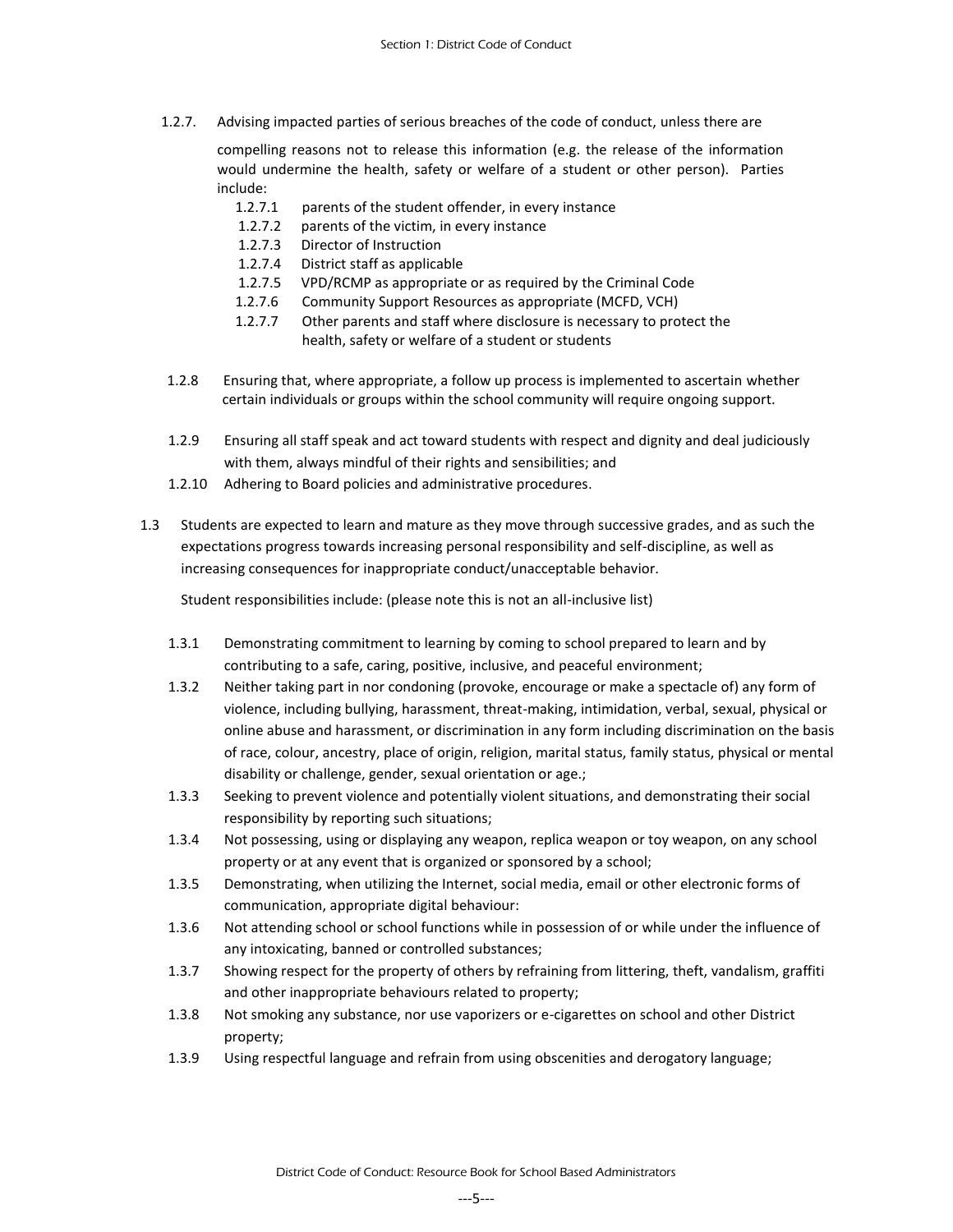- 1.3.10 Practicing academic honesty and personal integrity by not participating in or encouraging plagiarism, cheating, theft of evaluation instruments, use of unauthorized aids, or false representation of identity; and
- 1.3.11 Attending school in appropriate dress that is not obscene and does not promote alcohol or drugs, display offensive language or images, encourage discrimination or present a health or safety problem or cause a disruption.
- 1.4 Parent/Guardian responsibilities include:
- 1.4.1 Informing themselves about the approach and goals of promoting a safe and caring school community through accessing District and school level resources;
- 1.4.2 Adhering to Board policies, administrative procedures and the School Code of Conduct when in attendance at school functions (including online and digital functions) and supporting all students by reinforcing and modeling appropriate social and digital behaviours;
- 1.4.3 Supporting students through co-operative school and parent/guardian partnerships regarding appropriate academic, social and emotional behaviours;
- 1.4.4 Supporting the school's and District's role in responding to behaviour that contravene District policies and procedures and reinforcing students' understanding of their behaviour and of the consequences arising;
- 1.4.5 Ensuring that their child/children (or child/youth in their care) attend school regularly and on time; and
- 1.4.6 Promptly reporting to the school their child/children's (or child/youth in their care) absence or late arrival.

#### <span id="page-5-0"></span>**2.0 Weapons**

2.1 Weapons are defined as being anything used, designed to be used, or intended for use in causing injury to any person, or anything used or designed to be used for the purpose of threatening or intimidating any person. Students shall not possess or use any weapon, replica, or toy weapon on any school premises or activity organized or sponsored by a school. Only replica weapons designed for school theatrical production will be permitted for use in productions, drama classes, and rehearsals as authorized and permitted by the Principal or Vice Principal. Offences involving weapons shall result in significant consequences.

#### **3.0 Acts of Hate**

3.1 Students must never engage in acts of hate. Acts of Hate are defined as verbal, physical, written, cyber or social acts of bias, prejudice, and bigotry which incite hatred towards a person or persons based on their membership in a group protected under the provisions of the *Human Rights Code*, including race, colour, ancestry, ethnic origin, religion, socio-economic status, gender, gender identity, sexual orientation, physical or mental ability, or political beliefs. These acts may be carried out by individuals or groups and are directed against specific persons, groups or property. In some cases, acts of hate may constitute criminal offences under the *Criminal Code of Canad*a. The District recognizes the serious impact of crimes of hate on individuals and the school community.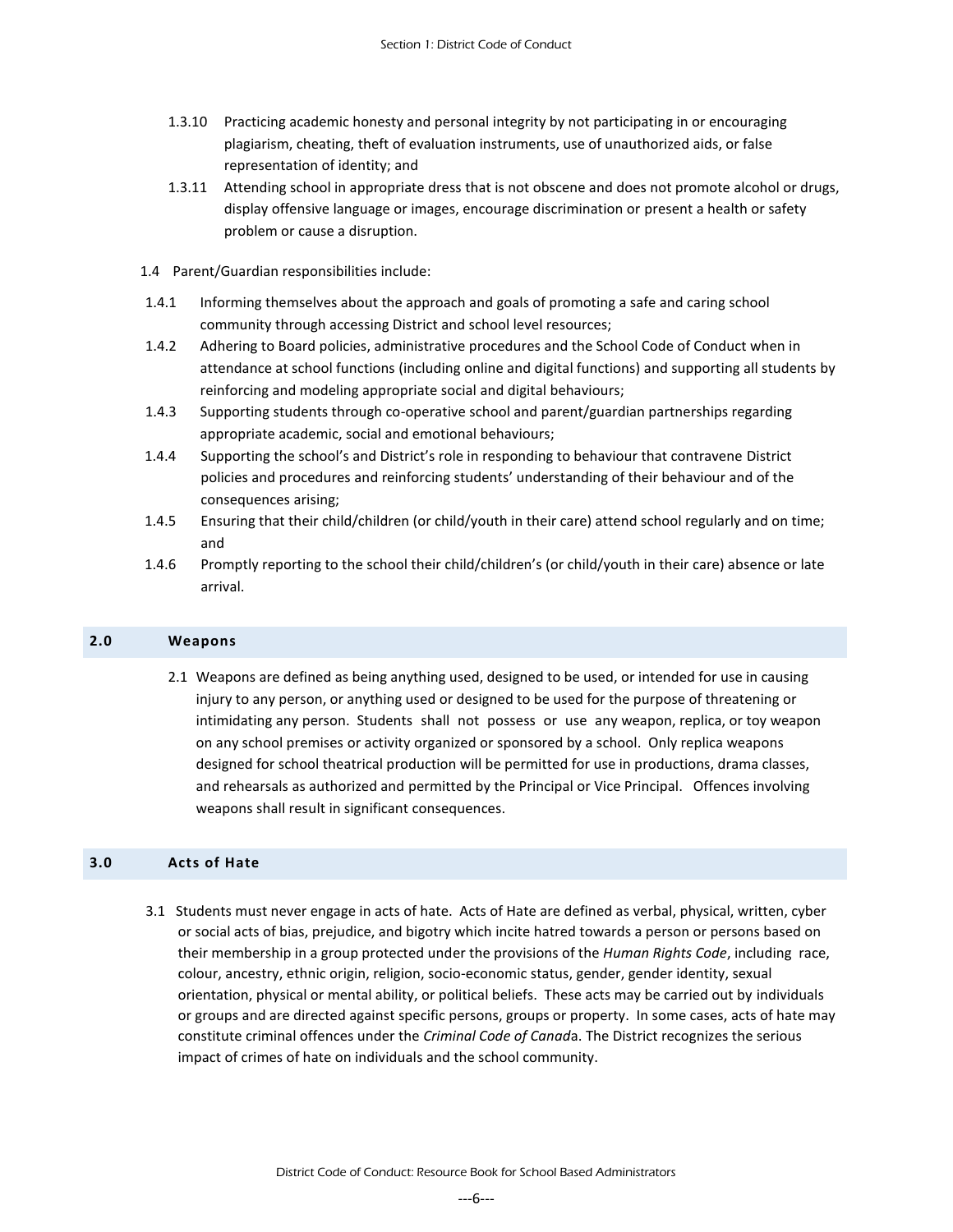- 3.1.1A student who commits an act of hate is subject to education interventions and discipline. The level of discipline will depend upon the particular circumstances of the case and may include suspension, change in educational program or if the student is over the age of 16, expulsion from the educational program.
- 3.1.2 In each case, the District will, in addition to determining appropriate discipline of the offender, consider what if any restorative or supportive actions are required to support the victims of acts of hate.
- 3.1.3 Where appropriate, acts of hate will be reported to the appropriate law enforcement authority (VPD/RCMP) for investigation**.**

#### <span id="page-6-0"></span>**4.0 Intoxicating, Banned or Controlled Substances**

- 4.1 Persons under the suspicion of intoxicating**,** banned or controlled substances and persons using, marketing or distributing intoxicating, banned or controlled substances are not allowed on school premises or at any school-sponsored event.
	- 4.1.1. A student who is under the suspicion of, or using, an intoxicating or controlled substance during school hours, field studies or at a school-sponsored event is subject to education interventions and discipline. The level of discipline will take into account the particular circumstances of each case. Support measures may be used as an alternative to discipline or may occur in conjunction with discipline at the discretion of the Principal. Support measures may include meeting with school counselors and school Youth Engagement Workers, and educational programs focused on substance use.
	- 4.1.2 A student selling or distributing an intoxicating or controlled substance at school or at school-sponsored events will be subject to education and discipline. The level of discipline will depend upon the particular circumstances of the case and may include suspension, change in educational program or if the student is over the age of 16, expulsion from the educational program.
	- 4.1.2. Where appropriate, the selling or distributing intoxicating or controlled substances will be reported to the appropriate law enforcement authority (VPD/RCMP) for investigation.

# <span id="page-6-1"></span>**5.0 Searches**

- 5.1 A Principal may conduct or authorize a search of a student, personal property, including backpacks and personal electronic devices (including computers and cell phones), or locker if there are reasonable grounds to believe that school procedures have been or is are being violated and that evidence of the violation may be found in the location or on the device or person of the student searched. The search is to be conducted in a respectful manner and be minimally intrusive.
- 5.2 The following may constitute reasonable grounds for conducting a search:
	- 5.2.1 Information received from a third party believed to be credible;
	- 5.2.2 A staff member's or Principal/Vice Principal's observation; or
	- 5.2.3 Any combination of sources of information which the Principal considers to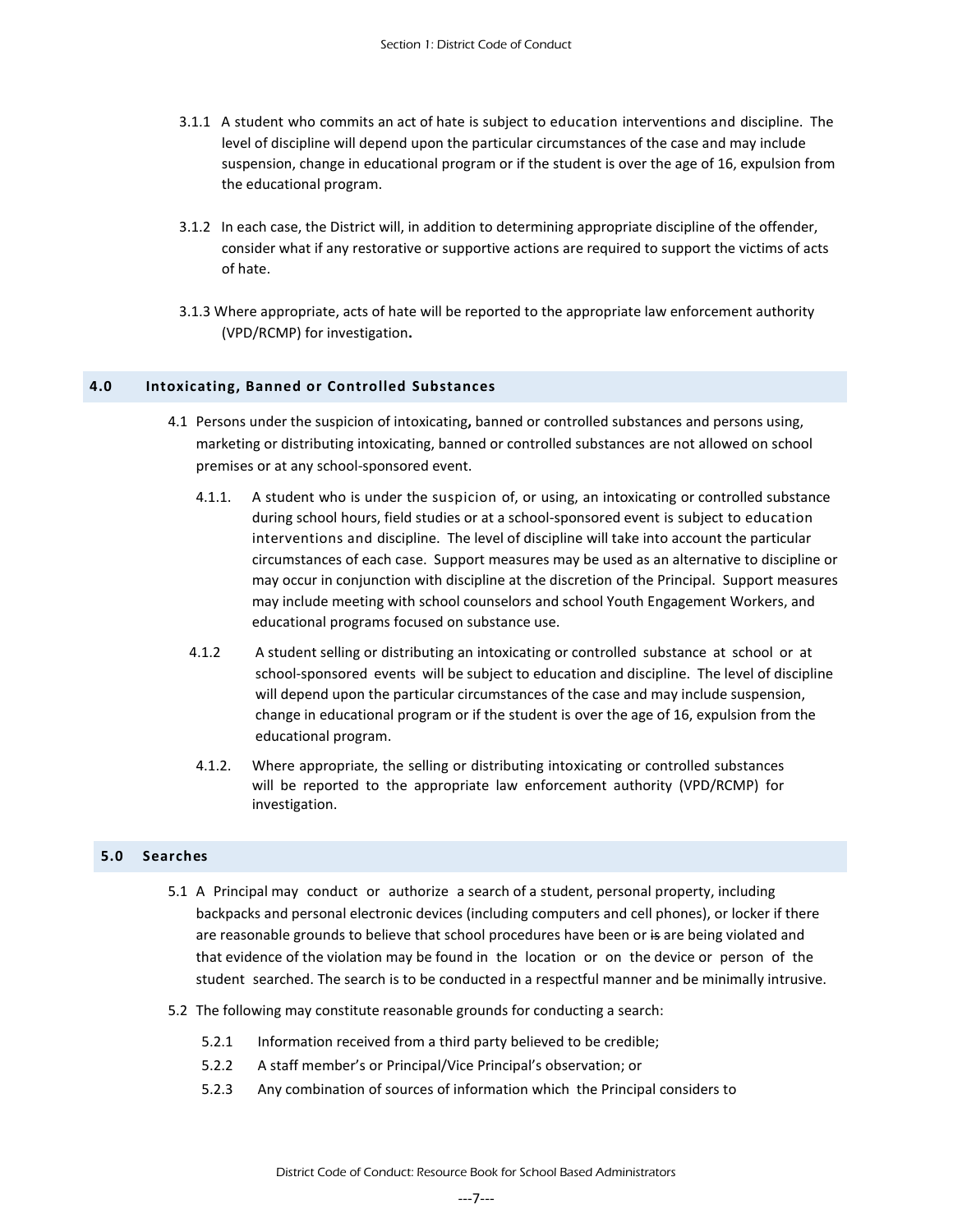be credible.

 5.3 Where the Principal conducts a search of a student and the student may be subject to schoolinitiated consequences only, the following procedures will be observed:

- 5.3.1 The reason and purpose of the search will be clearly stated to the student(s);
- 5.3.2 The search will be conducted in a private area in a respectful manner; and
- 5.3.3 The search will be conducted in the presence of a second adult.

#### <span id="page-7-0"></span>**6.0 Conducting Interviews and Investigations**

- 6.1 The following procedures shall govern interviews and investigations:
	- 6.1.1 Where the police wish to interview a student suspect on school premises, the Principal or Vice Principal will determine the appropriateness of conducting the interview on school premises.
	- 6.1.2 When the student is of elementary school age, the parents/guardians must be notified prior to the police conducting an interview. The police are to be requested to delay any interview until the parent/guardian has been contacted and provided an opportunity to attend.
	- 6.1.3 When the student is of secondary school age, where possible, the police are to be requested to delay any interview until the parent/guardian has been contacted and provided an opportunity to attend.
	- 6.1.4 Where the police wish to conduct an interview with a student witness/potential student witness or student victim on school premises, the Principal or Vice Principal will determine the appropriateness of conducting the interview on school premises. Except in emergency circumstances, the parents/guardians will be contacted prior to the interview taking place.

#### <span id="page-7-1"></span>**7.0 Student Suspensions**

- 7.1 The District believes that: "appropriate [student] behaviour is essential to the development of responsible and self-disciplined citizens and essential to the operation of effective schools" ; therefore, in accordance with the School Act, Sec. 85(2)(ii) and (d), the District authorizes the Principal of any school in the District to suspend a student from attendance at school and to remove a suspension that they have imposed, provided that the Principal observes the conditions outlined in this Administrative Procedure.
- 7.2 During a suspension the student shall not attend the school, school property or any school related functions and/or extracurricular activity, unless invited at the explicit request of the Principal. For the purposes of this Administrative Procedure, "school function" includes any assembly, meeting or gathering of students, or student field trips for school purposes under the supervision or direction of the District, representatives of the District, or the teaching or supervisory staff in the course of their duties.
- 7.3 Suspensions may be for the following reasons:
	- 7.3.1 Because a student is willfully and repeatedly disrespectful to a teacher or to any other employee of the District carrying out responsibilities approved by the District;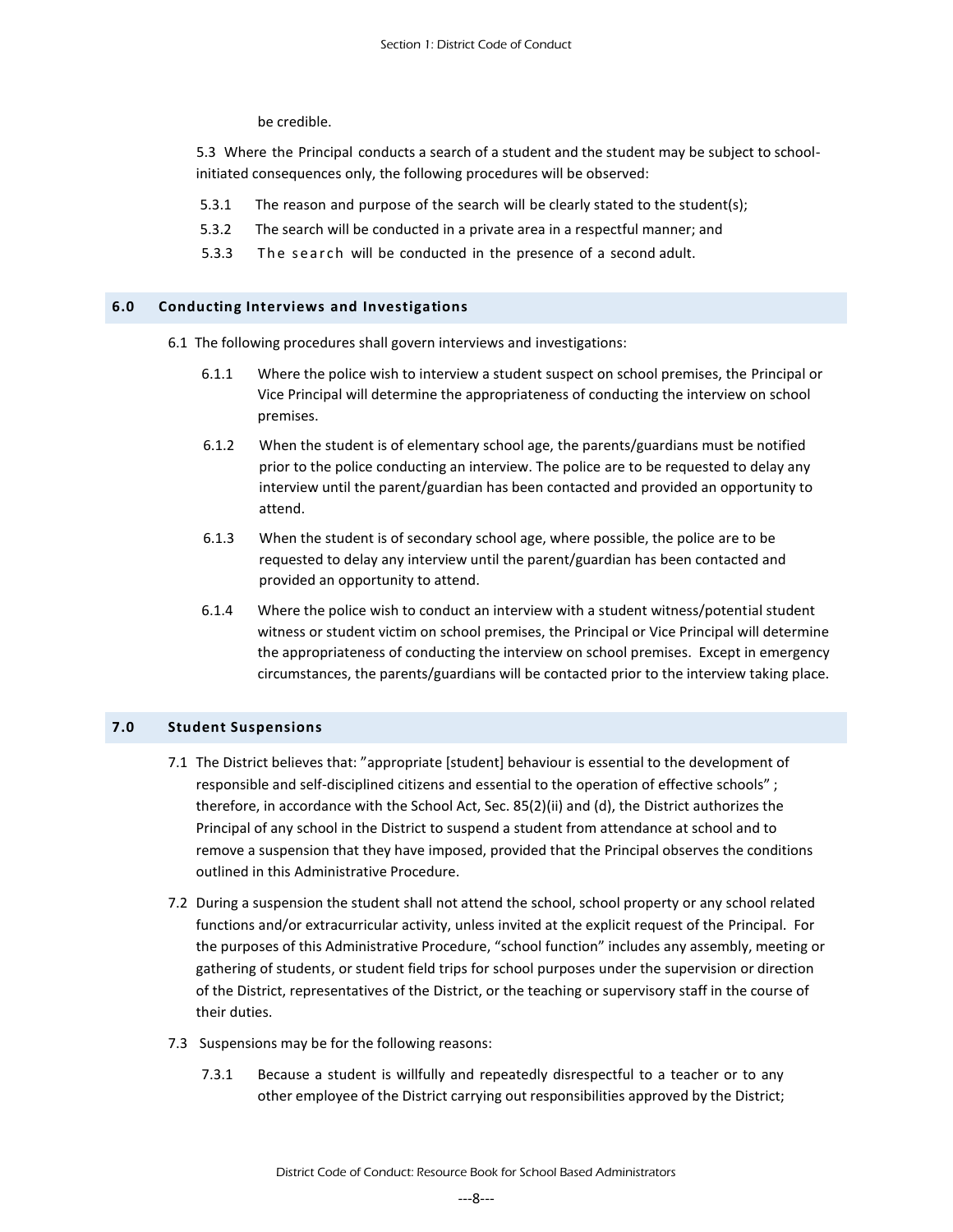- 7.3.2 Because the behaviour of the student breaches the District Code of Conduct or policy and/or has a harmful effect on others or the learning environment of the school;
- <span id="page-8-0"></span>7.3.3 Because the student has failed to comply with the School Code of Conduct.

#### 7.4 In School Suspension

<span id="page-8-1"></span>In some cases, as determined by the Principal, an in-school suspension may be issued. An inschool suspension refers to the in-school removal from classes and activities. During an inschool suspension the student would continue to attend school and would be provided with an educational program, however would do so under the direction of the Principal. In-school suspensions are informal and are not subject to the same requirements as a formal suspension served out of school.

#### <span id="page-8-2"></span>7.5 Restorative Practice

It is also recognized that in many instances a restorative response may have greater impact on improving behaviour, increase a young person's empathy, help to rebuild community and a sense of safety, and may prevent further incidents. When considering implementing a restorative justice process the Principal must exercise discretion based on all relevant facts and must consult with appropriate District staff and the impacted party/ies. Appropriate members of the school community may also be involved in the decision-making process as warranted as per Administrative Procedure 350 Appendix A Restorative Process.

#### 7.6 Special Considerations

#### 7.6.1 Elementary Age Students

Formal suspensions of students in primary or intermediate grades in elementary schools is only to be done in exceptional cases. In the case of primary or intermediate students whose behavior warrants a removal from the classroom, administrators must work with parents and District staff to resolve the situation, which may include in-school suspensions or asking for the cooperation and agreement of the parents to keep the child at home for a determined period of time.

#### 7.6.2 Special Needs Students

Special considerations may apply to students with special/diverse needs if these students are unable to comply with a code of conduct due to having a disability/challenge of an intellectual, physical, sensory, emotional or behavioural nature. When the actions or behaviours of students with special needs may result in suspension, the specific needs of the student such as the age, special education designation and maturity of the student must be taken into account prior to a formal suspension being issued. Further, consultation with the Director of Instruction must occur prior to the formal suspension of any student with special needs.

#### <span id="page-8-3"></span>7.7 Provision of an Educational Program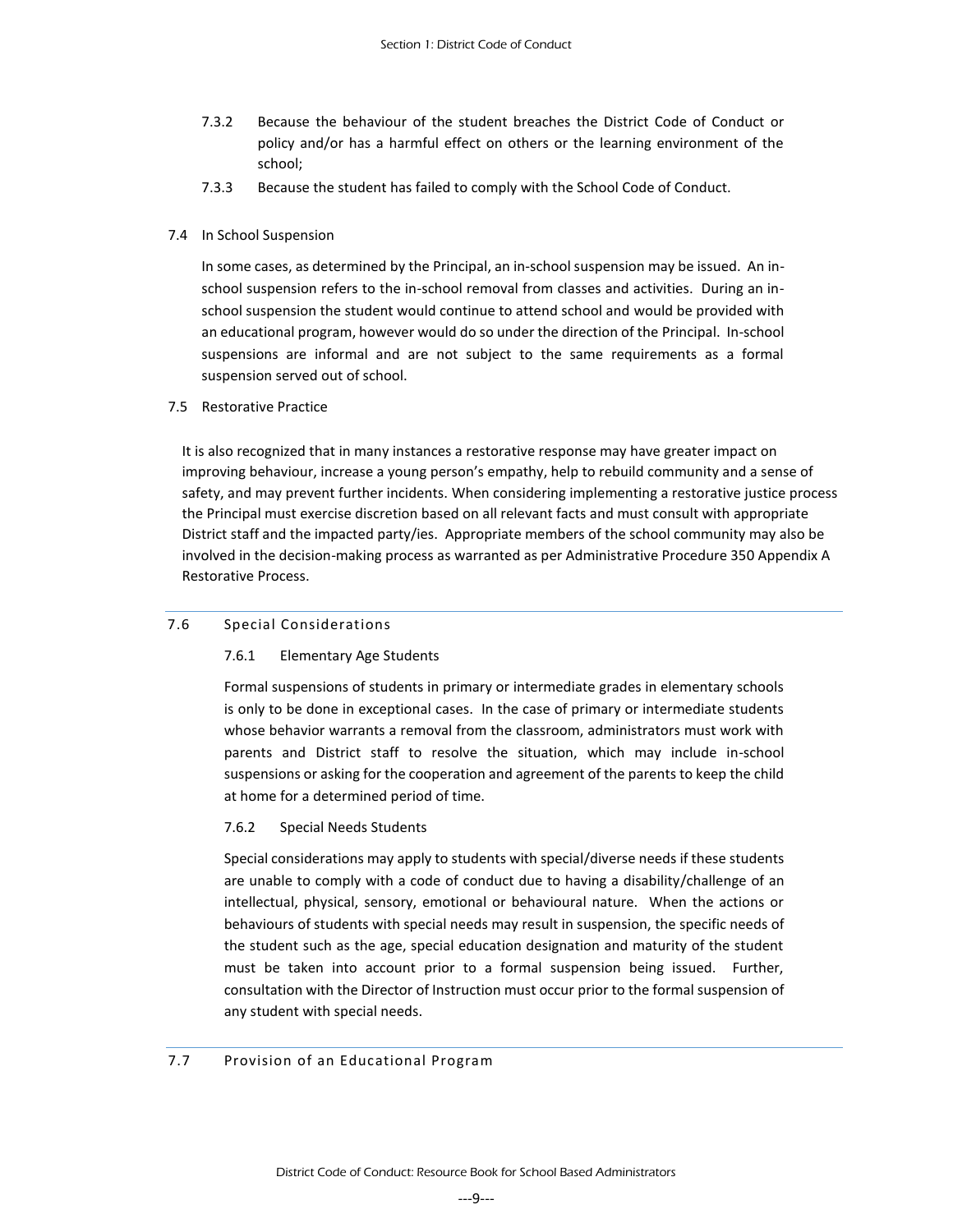Students who are suspended from school, must be given an educational program. It is the responsibility of the Principal, to ensure that appropriate arrangements are made to provide that program.

#### <span id="page-9-0"></span>**8.0 Levels of Suspension**

 There are three levels of suspensions. Before a suspension is imposed, the Principal will assess all relevant circumstances including the seriousness of the infraction, the prior disciplinary record of the student, the impact of the conduct on the school community, and any expression of remorse demonstrated by the student. The Principal will determine the level at which a student is suspended, with consultation with the Director of Instruction where applicable. The level at which a student is suspended will depend upon all circumstances. Serious breaches of conduct that threaten the safety and welfare of others will be referred directly to Level Three for resolution by the Student Suspension Review Committee.

#### <span id="page-9-1"></span>8.1 Suspension Process

 Consistent with the provisions of the *School Act, School Act* regulations, and Board policy, the District process for handling the suspension of students is outlined below.

- 8.1.1 The Principal has the authority to suspend a student up to and including a referral directly to Level Three for resolution by the Student Suspension Review Committee.
- 8.1.2 Following a behavior incident or breach of the Code of Conduct, the Principal must contact the parent before sending the student home and arrange an interview at the earliest convenient time. A student will not be sent home during the school day unless the Principal has made contact with the student's parents/guardians or emergency contact and informed them of the action being taken and the general reasons for those actions.
- 8.1.3 The Principal may send the student home without issuing a formal suspension for the purposes of supporting and overseeing a proper and thorough investigation of an incident. The Principal will determine either the appropriateness of a suspension and/or the length of the suspension based on the results of the investigation. This time period is considered a short-term absence and should not exceed two days before either the student returns to school or a suspension is issued.
- 8.1.4 If a suspension is issued, the days already absent from school will be counted towards the length of the formal suspension.
- 8.1.5 The Principal may determine that an immediate suspension without investigation is appropriate given the nature of an offence. The Principal will determine the Level of suspension in consultation with appropriate District staff as applicable or required.
- 8.1.6 The Principal shall report the suspension to parents/guardians in writing, including a brief statement of the reason for the suspension and the level at which the student has been suspended. A copy of this letter will be sent to the office of the Associate Superintendent responsible for student suspensions, and the school's Director of Instruction.
- 8.1.7 At all levels of the suspension process, parents or students may seek assistance from an adult advocate.
- 8.1.8 An educational program will be provided to the student during the student's suspension.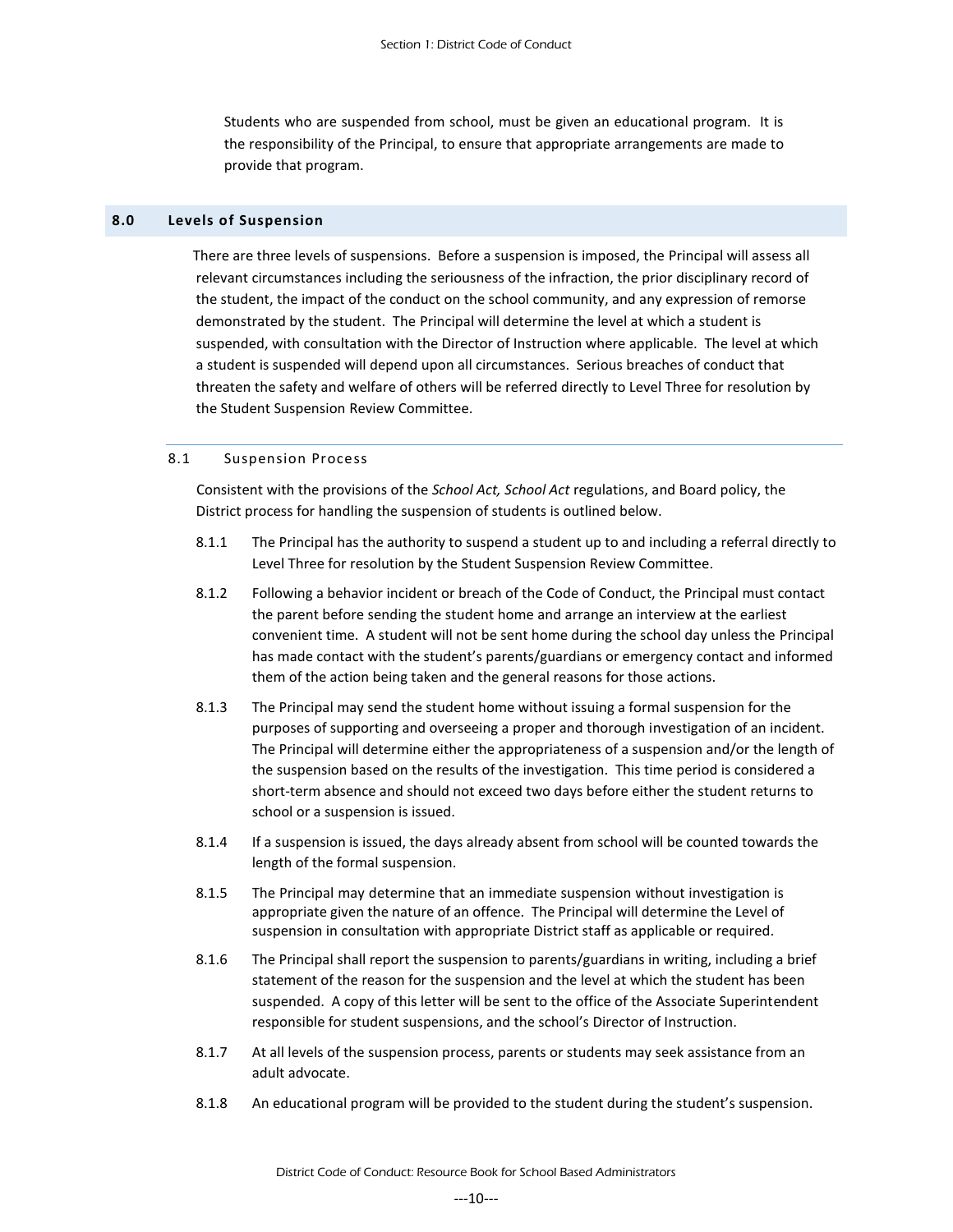8.1.9 These procedures do not apply to in-school removal from classes and activities, or to informal arrangements made with parents/guardians for a full or partial day home educational program.

#### <span id="page-10-0"></span>8.2 Level 1 Suspension: 5 Days or Fewer

 When a Principal suspends a student, they must, in addition to complying with the School Act, Sec. 85 and Administrative Procedure 350 – District Student Code of Conduct, follow these procedures.

- 8.2.1 A **Level 1** suspension must not be greater than 5 days in total. The day the suspension is issued is "day one" with up to the next 4 days constituting a **Level 1** period of formal suspension.
- 8.2.2 The Principal will contact the student's parents/guardians or emergency contact, informing them of the actions being taken and the reasons for those actions.
	- 8.2.2.1 If a suspension is issued immediately, the Principal must contact the parent/guardian prior to releasing the student from school. If contact is not made with the parents/guardians by the end of the school day, a suspended student can be released from the school's care if in the judgment of the Principal the student's safety and well-being are not at increased risk; and the Principal continues to attempt to make contact.
- 8.2.3 A suspension letter outlining the circumstances of the suspension will be sent to the parents/ guardians by the Principal or designate. A copy of the suspension letter will also be placed in the student file at the school.
- 8.2.4 The Principal must continue to maintain student access to an appropriate educational program.
- 8.2.5 Where appropriate, prior to a student's return to school a meeting will be held with the parent/guardian, student and appropriate school staff to plan for the student's successful return to the school.
- 8.2.6 Where appropriate, in-school suspensions are encouraged relative to appropriate resources.

#### <span id="page-10-1"></span>8.3 Level 2 Suspension: Over 5 Days

8.3.1 Level 2 Suspensions are made in consultation with the appropriate Director of Instruction

who will work closely with the schools to effectively resolve over five day suspensions. The Director of Instruction may also call upon the District Principal of Alternate Programs to assist in effecting a resolution.

8.3.2 A suspension which begins as five days or fewer and then becomes, as a result of

ongoing investigation, an over five day suspension is subject to the procedures as outlined for **Level 2** suspensions.

8.3.3 Where a Principal deems that a matter is sufficiently serious to warrant a

suspension greater than 5 days, the principal must:

8.3.3.1 Advise the parent/guardian that the student is suspended for an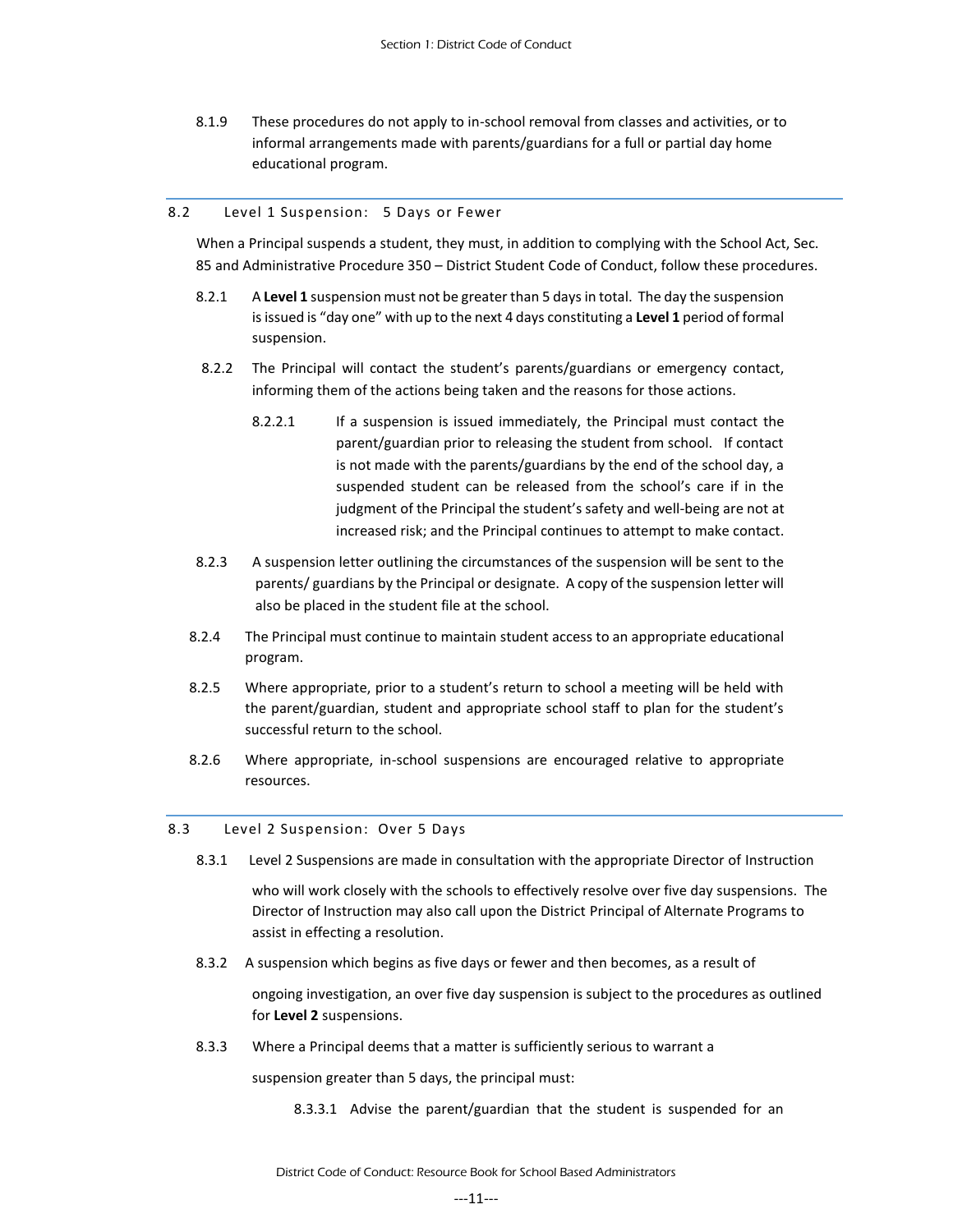initial period of five (5) days in accordance with the above;

- 8.3.3.2 Advise the parent/guardian that the District is considering the imposition of a suspension of greater than five (5) days, and that a final determination will be made on the length of the suspension after the parent/guardian and student (where appropriate) have had the opportunity to meet and review the matter with the Principal and the Director of Instruction.
	- 8.3.3.2.1 The Director of Instruction will chair the meeting and will be responsible for making the final determination, in collaboration with the Principal, and the District Principal for Alternate Programs on whether a suspension of over five days will be issued. If a suspension of over five days is issued the Director of Instruction will determine the length of the suspension and the resolution of the suspension;
- 8.3.3.3. If the decision is made to issue a suspension of over five days the Principal will advise the parents/guardians of the suspension in writing and will inform the parent/guardian of their ability to appeal under Board Policy 13 - Appeals procedure/VSB By-law 2;
- 8.3.3.4 When a student is not attending school as a result of a suspension their educational program shall continue, the Principal, in consultation with the appropriate teacher(s), must provide an educational program by assigning homework to be completed during the time of suspension.

#### <span id="page-11-0"></span>8.4 Level 3 Suspension: Indeterminate

- 8.4.1 A **Level 3** suspension may be imposed where the conduct of a student is serious, or when the prior disciplinary record of the student indicates that a suspension at **Level** 1 or **Level** 2 is inappropriate. A **Level 3** suspension is an indeterminate suspension until the Student Suspension Review Committee (SSRC) has determined the educational program to be offered to the student and the conditions to be imposed upon the ending of a student suspension.
- 8.4.2 Serious breaches of conduct include, but are not limited to:
	- 8.4.2.1 Physical assault
	- 8.4.2.2 Sexual assault
	- 8.4.2.3 Possessing or using weapons or threatening to use weapons
	- 8.4.2.4 Threats to a student or staff member
	- 8.4.2.5 Gang activity
	- 8.4.2.6 Acts of Hate
	- 8.4.2.7 Retaliation against a student
	- 8.4.2.8 Failure to respond to **Level** 1 or **Level** 2 interventions
- 8.4.3 The SSRC will be comprised of the Associate Superintendent responsible for student suspension, the Director of Instruction, the District Principal of Alternate Programs (where appropriate), and the District Vice Principal, Educational Services. The Principal or designate attends the SSRC as do the family/student.
- 8.4.4 The Chair of the SSRC will be the Associate Superintendent.
- 8.4.5 The Chair of the SSRC shall convene a meeting of the SSRC within ten school days of being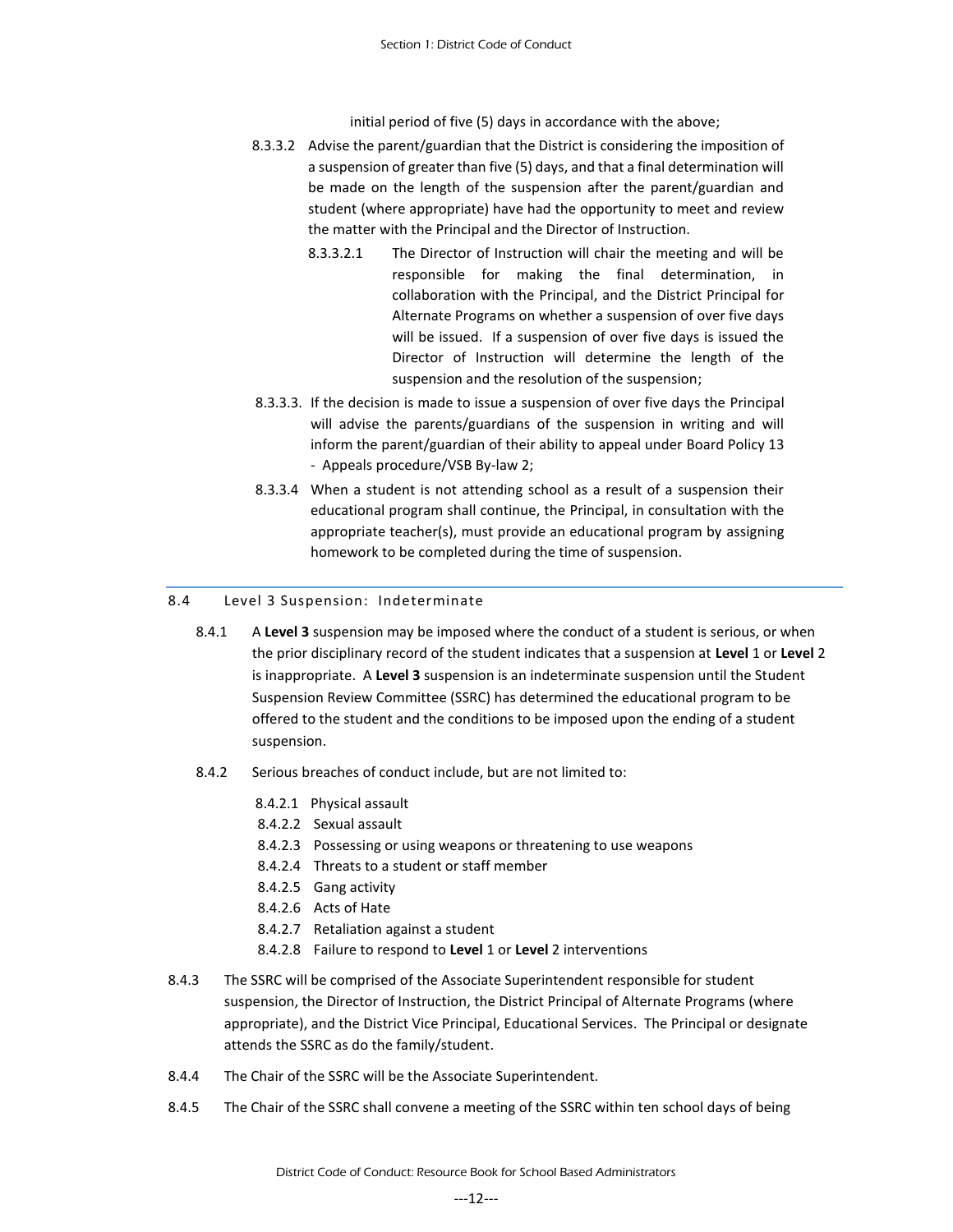notified that a student has been suspended to **Level** 3 by the Principal. The suspended student and their parents/guardians will be notified in writing of the meeting. The parents, the student, and the school administration will be given the opportunity to be heard at this meeting.

- 8.4.6 The SSRC will consider all the information and make its determination as to the educational program to be offered to the student and the conditions to be imposed upon the ending of the suspension.
- 8.4.7 The Chair of the SSRC will communicate that determination in writing to the parents/guardians of the suspended student.
- 8.4.8 A District initiated transfer (administrative transfer) may result from a **Level** 3 suspension and be imposed by the SSRC. If the SSRC determines that a District initiated transfer is appropriate, the SSRC will determine the location of the receiving school in consultation with other school and/or District resource staff, and the Principal will coordinate the transfer process. The decision to impose a suspension at **Level** 3, and the determination of the SSRC may be appealed under Board Policy 13 – Section 11 Appeal Procedure/ VSB Bylaw 2 – Section 11 Appeal Procedure.
- <span id="page-12-0"></span>8.5 Change of Educational Program: Students 16 And Over
- 8.5.1 If a student 16 years of age or older fails to apply themselves to their studies or fails to comply with the District and/or School Code of Conduct or the procedures or policies of the District, the Principal may counsel the student about how to best to pursue their educational program at either an alternate program, Adult Education Centre or Vancouver Learning Network.
- 8.5.2 Prior to facilitating a change in program the Principal must ensure that a meeting has occurred with the student and the parent/guardian.
- 8.5.3 It is the responsibility of the Principal to facilitate change of educational program transitions and to ensure the appropriate arrangements for the student to attend are in place.

#### <span id="page-12-1"></span>**9.0 Dispute Resolution**

Parents/Guardians and students are encouraged to use the District's informal dispute resolution processes at the school or District level. The District's dispute resolution process is available at [https://www.vsb.bc.ca/\\_layouts/vsbwww/arch/default/files/conflict-resolution.pdf](https://www.vsb.bc.ca/_layouts/vsbwww/arch/default/files/conflict-resolution.pdf)

#### <span id="page-12-2"></span>**10.0 Appeals**

- 10.1Section 11 of the School Act gives parents the right to appeal certain decisions made by District employees. The right of appeal applies to decisions which significantly affect the health, education, or welfare of a student. While the determination of whether a decision or failure to make a decision 'significantly' affects a student's education, health or safety is made on a case-by-case basis, the following decisions are always appealable under the formal appeal process:
	- 10.1.1 Disciplinary suspension of more than five (5) consecutive instructional days;
	- 10.1.2 The transfer of a student from one school to another for disciplinary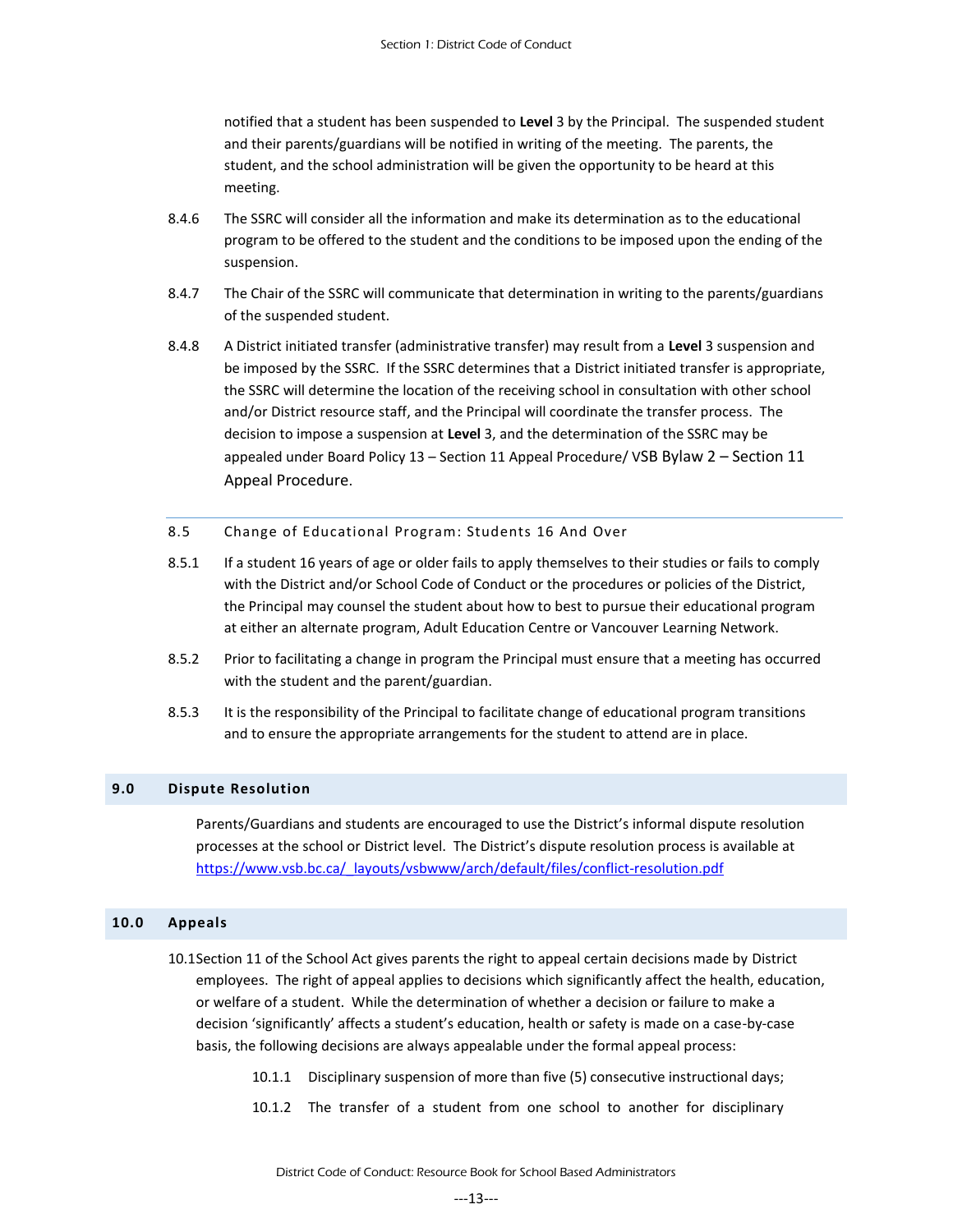reasons;

- 10.1.3 The exclusion of a student from school for a health condition;
- 10.1.4 Significant decisions regarding placement in an educational program (classroom or teacher preference issues would be included in this Level only in exceptional circumstances);
- 10.1.5 Grade promotion or graduation; and
- 10.1.6 Refusal to offer an education program to a non-graduated student sixteen

(16) years of age or older

10.2 The procedures for filing a Section 11 Appeal are outlined in Board bylaw 2(i) and available at [http://www.vsb.bc.ca/sites/default/files/appeal-guide.pdf.](http://www.vsb.bc.ca/sites/default/files/appeal-guide.pdf)

*Vancouver School Board, School District No. 39 (Vancouver), Vancouver, B.C.*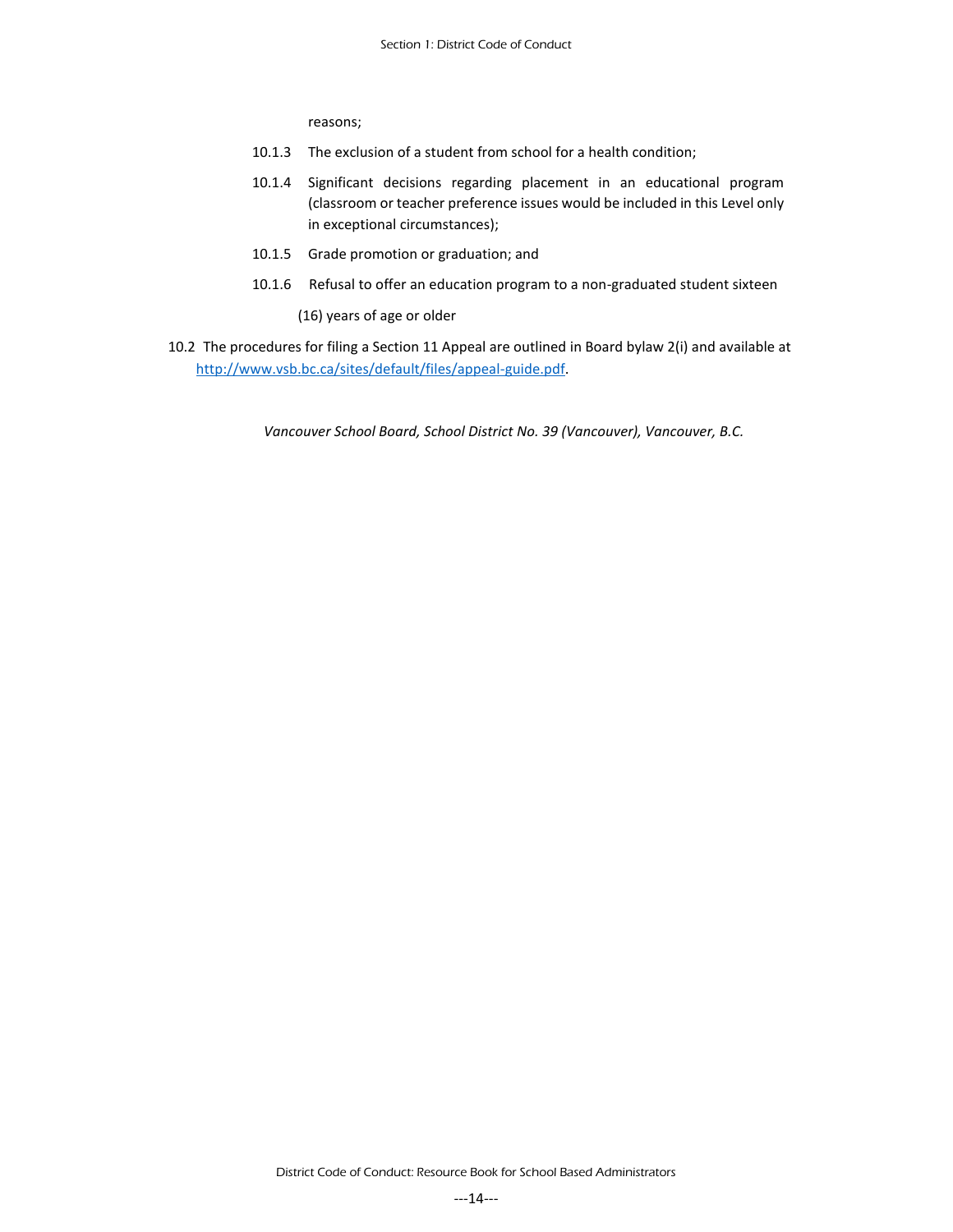# **Section 2:**

# <span id="page-14-0"></span>**Supporting Guidelines for Administrators and Schools**

These Guidelines are intended to facilitate consistent practice throughout the District in alignment with **Administrative Procedure 350 District Student Code of Conduct**.

It is recognized that all student discipline is progressive in nature and must be age appropriate and reflect the intellectual and emotional development of the student. It is also recognized that a restorative, rather than punitive, response may have greater impact on improving behaviour, increase a young person's empathy, help to rebuild community and a sense of safety, and may prevent further incidents. In addition, Principals and Vice Principals must exercise discretion based on a broad range of factors including the following:

- the severity of the incident(s)
- the frequency
- the intensity of action
- the intent
- the age and maturity of the student
- possible disability issues (Special Needs designation of the student, if any)
- possible disabling conditions
- <span id="page-14-1"></span>• the impact on others/environment

# LEGISLATIVE CONTEXT

**Suspension and the B.C.** *School Act (an excerpt from BC Ministry of Education "Focus on Suspension: A Resource for Schools, pp.5-6)*

It is important to understand the legislative context of school suspension. School boards, superintendents, and Principals are faced with the task of establishing systems of discipline in school districts and schools in keeping with the *School Act*. School boards in B.C. have the authority, but not necessarily the obligation, to establish local procedures for school discipline and suspension.

The discipline of a student while attending an educational program made available by a board or a Provincial school must be similar to that of a kind, firm and judicious parent, but must not include corporal punishment. (s. 76(3))

In B.C., when students under the age of 16 are suspended, the school still has an obligation to provide an educational program. The nature and extent of that program may vary according to local decisions and policies, but access to an educational program is guaranteed.

... a board has the power and capacity to make rules establishing a code of conduct for students attending educational programs operated by or on behalf of the board [and] respecting suspension of students and the provision of educational programs for suspended students . . . so long as the board continues to make available to those students an educational program . . (s. 85 (2) (c) (i, ii), (d).

# <span id="page-14-2"></span>ADMINISTRATOR'S POWERS/AUTHORITY

The *School Act* gives administrative officers (including Principals) the authority to suspend students.

An administrative officer of a school or the superintendent of schools may suspend a student of the school if the rules made under s. 85 (2) (c) by the board operating the school do not provide otherwise, and the suspension is carried out in accordance with those rules. (s. 26 (a), (b))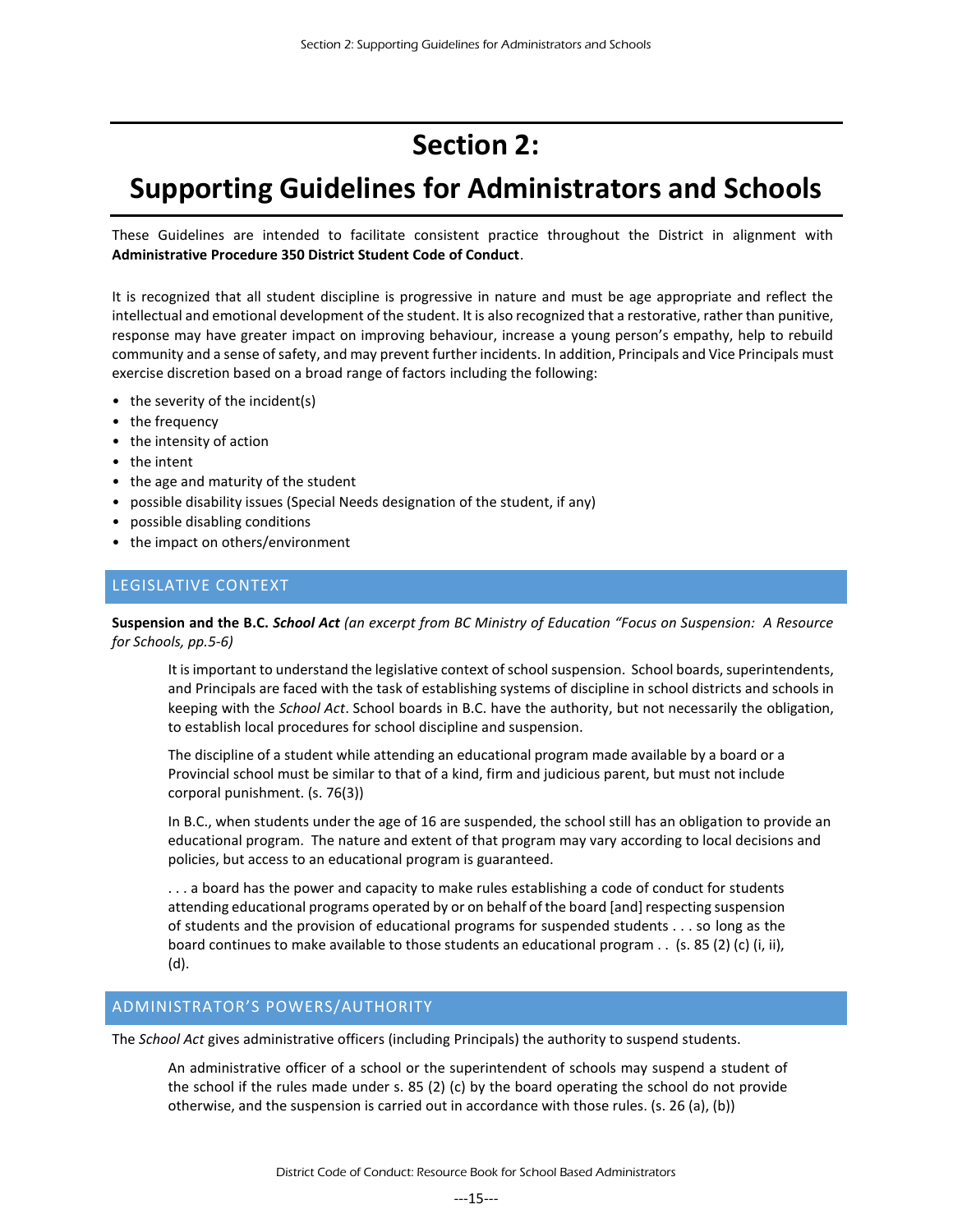The [Principals'] responsibilities as stated in the School Regulations include administering and supervising the school, and specifically student conduct while at school or during school activities off school sites.

. . . the general conduct of students, both on school premises and during activities that are off school premises and that are organized or sponsored by the school and shall, in accordance with the policies of the board, exercise paramount authority within the school in matters concerning the discipline of students. (B.C. Reg. 281/98, s. 7 (g))

The duties of students regarding behaviour are outlined in the *School Act* as well:

A student must comply with the school rules authorized by the Principal of the school . . . attended by the student, and with the code of conduct and other rules and policies of the board . . .

# <span id="page-15-0"></span>STUDENTS OVER THE AGE OF 16

School boards in B.C. have the authority to refuse to serve students over the age of 16.

. . . despite any other provision of this act, a board may refuse to offer an educational program to a student 16 years of age or older if that student has refused to comply with the code of conduct, other rules and policies referred to in s. 6 [duties of student] or has failed to demonstrate focused effort in an ongoing manner towards the educational program and studies. (s. 85 (3).) Only the Board of Education holds this authority.

# <span id="page-15-1"></span>PART A: DISTRICT-WIDE CODE OF CONDUCT BEHAVIOUR RESPONSE RUBRIC

# **Behaviour Guidelines for Administrators and Schools**

The following behaviour rubric is designed as a resource for schools.

The behaviours listed are examples and are not intended to be an exhaustive list. Each behaviour could encompass a potential range of descriptions (e.g. whispering an answer during a test vs. a coordinated plan for cheating on a Provincial Exam). As a result, a recommended range of consequences are **stipulated rather than prescribed**.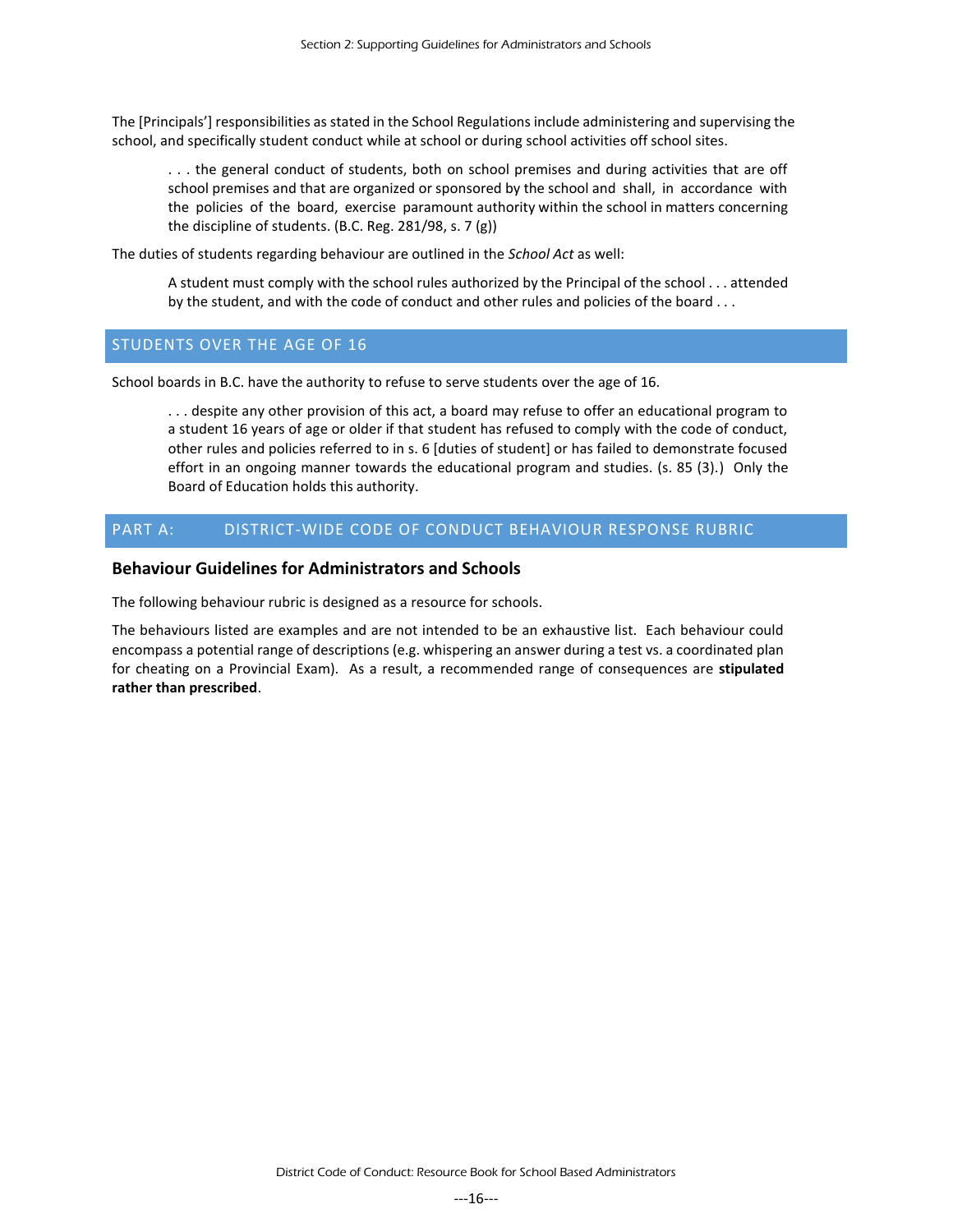| <b>OFFENSE</b> |                                                                                                                                                                                                                                                                                                                                                                                                                                                           | <b>School</b><br>Response                                   | <b>Suspension</b><br>Under 5                | <b>Suspension</b><br>Over 5 | <b>SLO</b>        |
|----------------|-----------------------------------------------------------------------------------------------------------------------------------------------------------------------------------------------------------------------------------------------------------------------------------------------------------------------------------------------------------------------------------------------------------------------------------------------------------|-------------------------------------------------------------|---------------------------------------------|-----------------------------|-------------------|
|                | <b>Recommended Minimum Intervention</b><br>Range of additional options depending on variables                                                                                                                                                                                                                                                                                                                                                             | Behavioural,<br><b>Restorative or</b><br><b>Educational</b> | <b>School Level</b>                         | <b>District Level</b>       |                   |
| 1.             | <b>ASSAULT:</b><br>Physical threats or uninvited physical contact including violent<br>actions. (Also see Fighting)                                                                                                                                                                                                                                                                                                                                       | Consider referral to<br><b>VTRA Process</b>                 |                                             |                             | NOTIFY SLO        |
| 2.             | <b>BULLYING:</b><br>The use of force, coercion, or threat, to abuse, aggressively<br>dominate or intimidate. The behavior is often repeated and<br>habitual. Bullying is a subcategory of aggressive behavior<br>characterized by hostile intent, imbalance of power, and<br>repetition over a period of time. Bullying is the activity of<br>repeated, aggressive behavior intended to hurt another<br>individual, physically, mentally, or emotionally. | Consider referral to<br><b>VTRA Process</b>                 |                                             |                             |                   |
| 3.             | <b>CHEATING:</b><br>For example: copying, copyright violation, computer software<br>violations, plagiarism, using "crib notes" falsifying records or<br>scores, using a "writer", etc.                                                                                                                                                                                                                                                                    |                                                             |                                             |                             |                   |
| 4.             | <b>CRIMINAL ACTS AS DEFINED BY LAW:</b><br>Federal criminal code or other federal statutes where the<br>health, safety and security of the school or its students or<br>staff is compromised.                                                                                                                                                                                                                                                             |                                                             |                                             |                             | <b>NOTIFY SLO</b> |
| 5.             | <b>CUMULATIVE VIOLATIONS:</b><br>Whereas despite appropriate school intervention, a<br>student continues with unacceptable behaviour as<br>defined in this document, it is assumed that<br>subsequent interventions will follow a "progressive"<br>discipline approach.                                                                                                                                                                                   |                                                             |                                             |                             |                   |
| 6.             | DEFIANCE OF SCHOOL AUTHORITY<br>(INSUBORDINATION / WILLFUL DISOBEDIENCE):<br>Refusal to obey reasonable directions or requests of any staff<br>member, including volunteers, aides, substitutes, secretaries,<br>custodians, food service workers, bus drivers, etc.                                                                                                                                                                                      |                                                             |                                             |                             |                   |
| 7.             | <b>DISRUPTIVE BEHAVIOR:</b><br>Conduct that interferes with the educational process (e.g.<br>disruptive behavior in school, assemblies, school activities, or<br>on school transportation).                                                                                                                                                                                                                                                               |                                                             |                                             |                             |                   |
| 8.             | <b>EXTORTION:</b><br>Obtaining money or property by violence or threat of violence.<br>Forcing or attempting to force another to do something<br>against his or her will by threat of force.                                                                                                                                                                                                                                                              |                                                             | Consider referral to<br><b>VTRA Process</b> |                             | NOTIFY SLO        |
| 9.             | <b>FIGHTING (consensual):</b><br>Reciprocal physical contact by two or more persons with the<br>intention of causing bodily harm.                                                                                                                                                                                                                                                                                                                         |                                                             |                                             |                             |                   |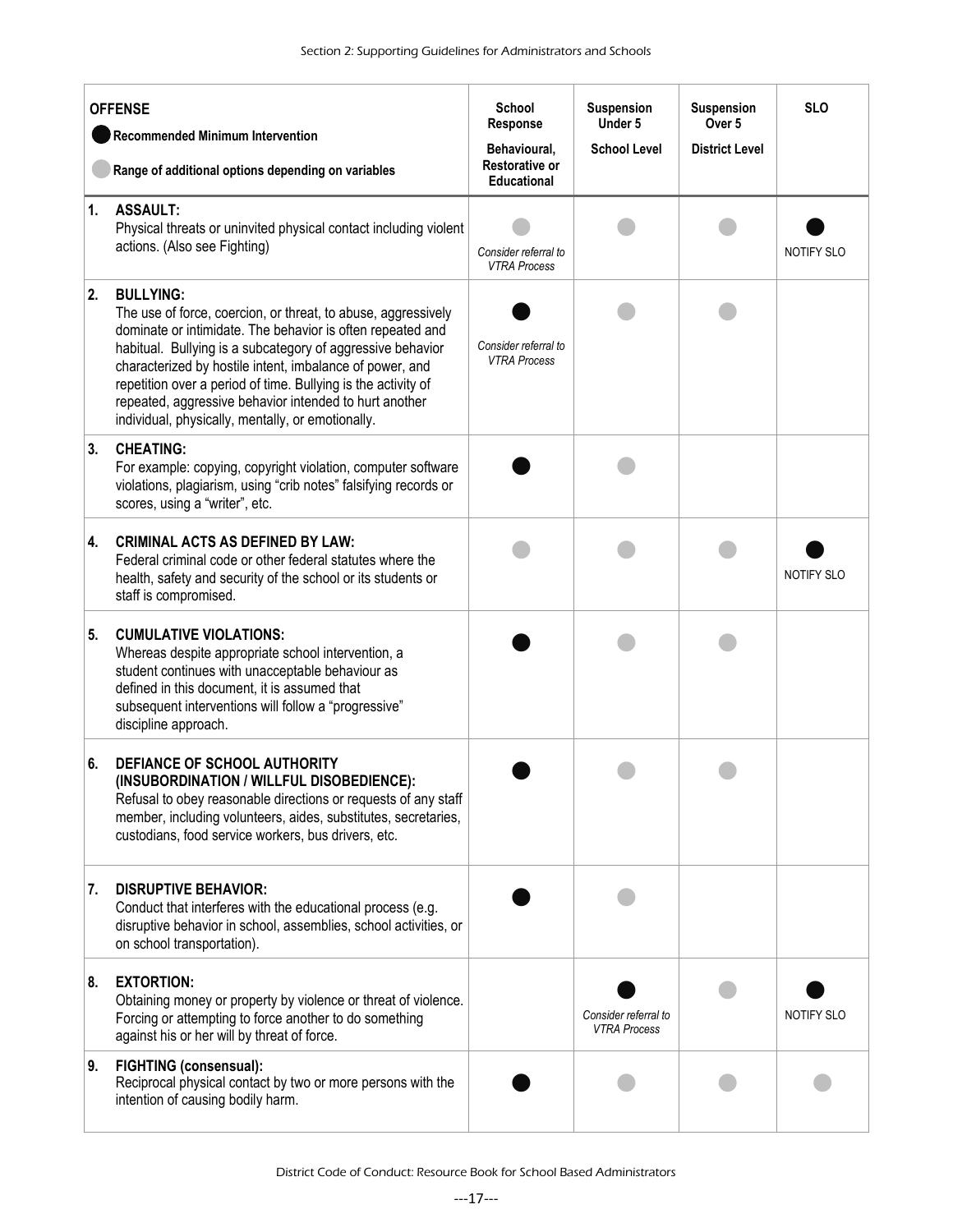| <b>OFFENSE</b><br><b>Recommended Minimum Intervention</b><br>Range of additional options depending on variables |                                                                                                                                                                                                                                                                                                                                                                                                                                                                                                                                                                                              | <b>School</b><br>Response<br>Behavioural,<br><b>Restorative or</b> | <b>Suspension</b><br>Under 5<br><b>School Level</b> | Suspension<br>Over <sub>5</sub><br><b>District Level</b> | <b>SLO</b>        |
|-----------------------------------------------------------------------------------------------------------------|----------------------------------------------------------------------------------------------------------------------------------------------------------------------------------------------------------------------------------------------------------------------------------------------------------------------------------------------------------------------------------------------------------------------------------------------------------------------------------------------------------------------------------------------------------------------------------------------|--------------------------------------------------------------------|-----------------------------------------------------|----------------------------------------------------------|-------------------|
|                                                                                                                 | 10. FIRE SETTING:<br>Intentionally or recklessly setting a fire or causing an<br>explosion                                                                                                                                                                                                                                                                                                                                                                                                                                                                                                   | <b>Educational</b><br>Consider referral to<br><b>VTRA Process</b>  |                                                     |                                                          | NOTIFY SLO        |
|                                                                                                                 | 11. FORGERY:<br>Fraudulently writing the name of another person to appear as<br>if the other person had signed, or falsifying times, dates,<br>grades, addresses, or other data.                                                                                                                                                                                                                                                                                                                                                                                                             |                                                                    |                                                     |                                                          |                   |
|                                                                                                                 | 12. GANG ACTIVITY:<br>Activity that promotes or glorifies gang behaviour. When a<br>student knowingly engages in gang activity on or around<br>school grounds.                                                                                                                                                                                                                                                                                                                                                                                                                               | Consider referral to<br><b>VTRA Process</b>                        |                                                     |                                                          | NOTIFY SLO        |
|                                                                                                                 | 13. RACIAL, CULTURAL, RELIGIOUS, GENDER IDENTITY<br><b>HARASSMENT AND ACTS OF HATE:</b><br>Intimidating or harassing another person because of that<br>person's race, color, gender identity, religious beliefs, sexual<br>orientation, ancestry, national origin, or for any other reason.<br>Acts of hate may include, but are not limited to, a serious<br>form of discrimination that takes the form of extreme                                                                                                                                                                          | Referral to VTRA<br>Process                                        |                                                     |                                                          | NOTIFY SLO        |
|                                                                                                                 | displays of emotion, hostility or hatred. Acts of hate target<br>individuals or groups that already experience stigma and<br>prejudice. Acts of hate infringe on the dignity, integrity and<br>safety of the people who are targeted.                                                                                                                                                                                                                                                                                                                                                        |                                                                    |                                                     |                                                          |                   |
|                                                                                                                 | Harassment or acts of hate may also include a threat to<br>cause injury, property damage, or physical confinement or<br>restraint of the person threatened, or any other act intended<br>to substantially harm the physical or mental health of the<br>person threatened.                                                                                                                                                                                                                                                                                                                    |                                                                    |                                                     |                                                          |                   |
|                                                                                                                 | 14. SEXUAL HARASSMENT (Sexual Bullying)<br>Any unwanted sexually oriented actions or behaviour,<br>conduct or material that a reasonable person ought to know<br>is demeaning, offensive or disrespectful, such as sexual<br>comments, rumours, showing sexual pictures, being flashed<br>or mooned, being touched, grabbed or pinched in a sexual<br>way, being intentionally brushed up aginst by someone in a<br>sexual way, spiking or pulling down someone's pants,<br>snuggies or wedgies or being listed in slam books with<br>sexual comments that are circulated by other students. |                                                                    |                                                     |                                                          | NOTIFY SLO        |
|                                                                                                                 | 15. INTOXICATING OR CONTROLLED SUBSTANCES<br>Under the influence of/ or possessing alcohol, drugs,<br>inhalants or controlled substances and the illegal or<br>unauthorized possession of prescription drugs.<br>(as defined by the Controlled Drug and Substances Act<br>(CDSA))                                                                                                                                                                                                                                                                                                            | <b>SACY</b>                                                        |                                                     |                                                          | <b>NOTIFY SLO</b> |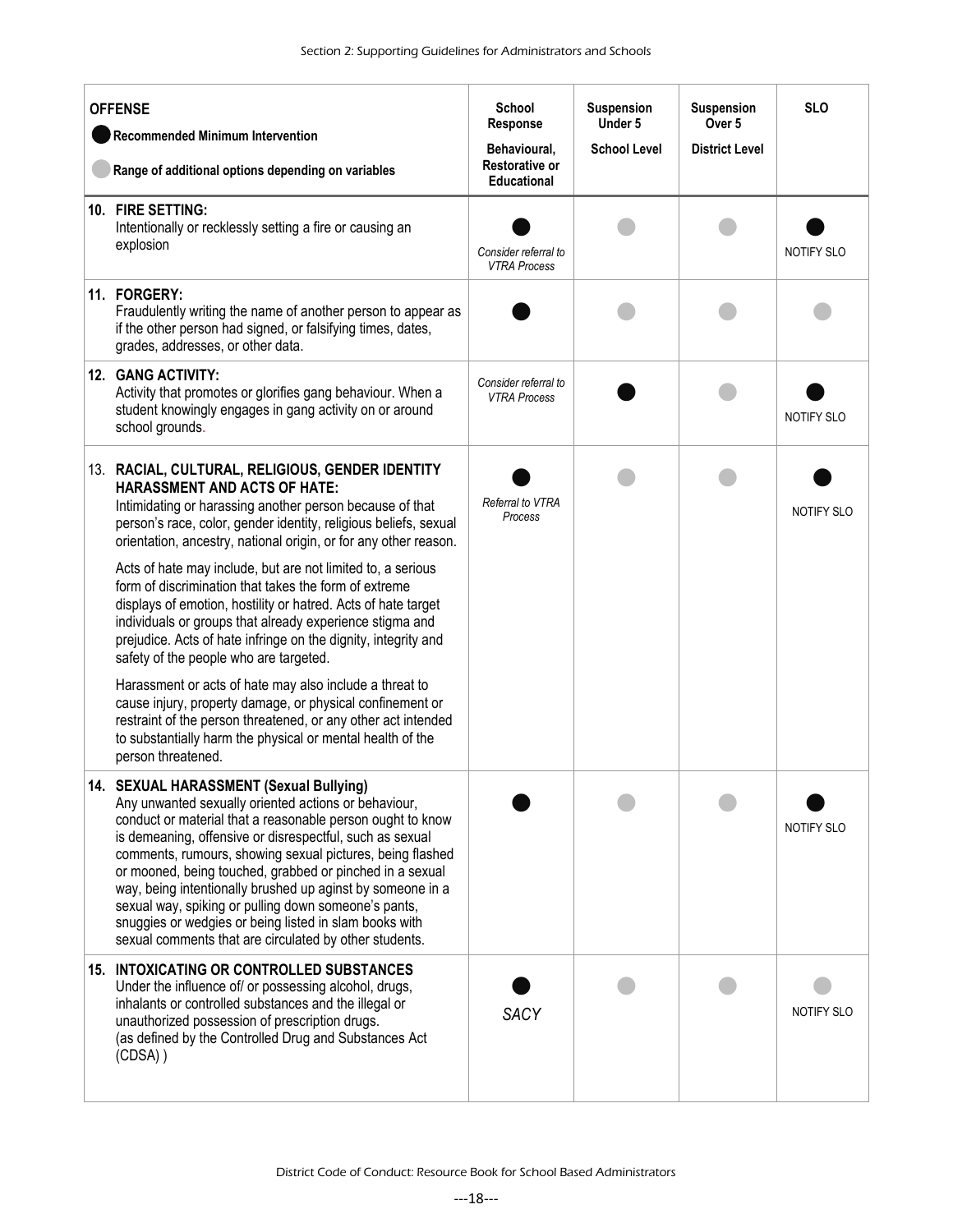| <b>OFFENSE</b><br><b>Recommended Minimum Intervention</b><br>Range of additional options depending on variables |                                                                                                                                                                                                                                                                            | <b>School</b><br>Response<br>Behavioural,<br><b>Restorative or</b><br><b>Educational</b> | Suspension<br>Under 5<br><b>School Level</b> | Suspension<br>Over 5<br><b>District Level</b> | <b>SLO</b> |
|-----------------------------------------------------------------------------------------------------------------|----------------------------------------------------------------------------------------------------------------------------------------------------------------------------------------------------------------------------------------------------------------------------|------------------------------------------------------------------------------------------|----------------------------------------------|-----------------------------------------------|------------|
|                                                                                                                 | 16. INTOXICATING OR CONTROLLED SUBSTANCES<br>Selling, buying and/or distributing.<br>(as defined by the Controlled Drug and Substances Act<br>(CDSA))                                                                                                                      | <b>SACY</b>                                                                              |                                              |                                               | NOTIFY SLO |
|                                                                                                                 | 17. INAPPROPRIATE DRESS:<br>Dress or appearance that is neither obscene, promotes<br>alcohol or drugs, displays offensive language or images,<br>encourages racism or bigotry, presents a health or safety<br>problem, or causes a disruption to the educational process.  |                                                                                          |                                              |                                               |            |
|                                                                                                                 | <b>18. INTERNET MISUSE</b><br>This includes, but is not limited to, the use of email or<br>material posted to a website or sites to:<br>threaten or harass others (cyberbullying),                                                                                         |                                                                                          |                                              |                                               | NOTIFY SLO |
|                                                                                                                 | viewing or posting of indecent or obscene website<br>content, or attempts to disrupt network or computer<br>operations. Students are directed to contact a teacher<br>or an administrator if they are in doubt about any<br>situation that may constitute Internet misuse. |                                                                                          |                                              |                                               |            |
|                                                                                                                 | 19. LEWD CONDUCT/INDECENT EXPOSURE:<br>Behaviour that is indecent or obscene, e.g., mooning,<br>exposing oneself, sexual misconduct.                                                                                                                                       |                                                                                          |                                              |                                               | NOTIFY SLO |
|                                                                                                                 | 20. OBSCENITY OR PROFANITY:<br>Words or gestures that are offensive to accepted standards<br>of decency (oral, written, gestures, or through computer<br>networking communication).                                                                                        |                                                                                          |                                              |                                               |            |
|                                                                                                                 | 21. OBSTRUCTION/INTERFERENCE WITH OR INTIMIDATION<br>OF SCHOOL AUTHORITIES: Interfering with the discharge<br>of the official duties of district personnel by intimidation,<br>force, violence, or passive resistance; failure to give name or<br>the correct name.        | Consider referral to<br><b>VTRA Process</b>                                              |                                              |                                               |            |
|                                                                                                                 | 22. POSSESSION OF STOLEN PROPERTY: Knowingly<br>receiving, retaining, possessing, concealing, or disposing of<br>stolen property.                                                                                                                                          |                                                                                          |                                              |                                               | NOTIFY SLO |
|                                                                                                                 | 23. PUBLIC MISCHIEF:<br>Intent to mislead authorities to believe an offence has been<br>committed or to wrongfully accuse another person.                                                                                                                                  |                                                                                          |                                              |                                               |            |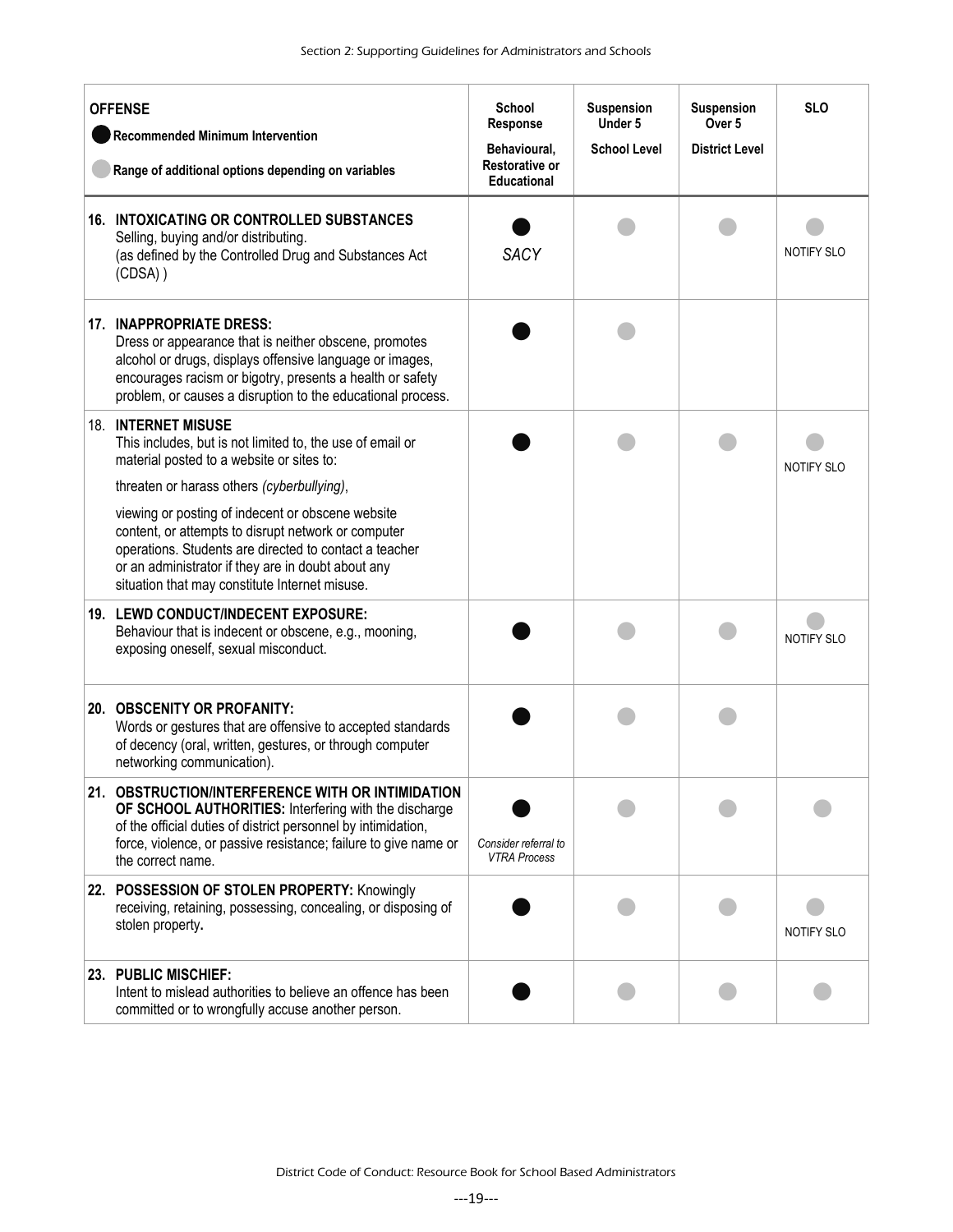| <b>OFFENSE</b><br><b>Recommended Minimum Intervention</b><br>Range of additional options depending on variables |                                                                                                                                                                                                                                                                                                                                                                                                                                       | School<br>Response<br>Behavioural,<br><b>Restorative or</b><br><b>Educational</b> | <b>Suspension</b><br>Under 5<br><b>School Level</b>              | <b>Suspension</b><br>Over 5<br><b>District Level</b>             | <b>SLO</b>                                                       |
|-----------------------------------------------------------------------------------------------------------------|---------------------------------------------------------------------------------------------------------------------------------------------------------------------------------------------------------------------------------------------------------------------------------------------------------------------------------------------------------------------------------------------------------------------------------------|-----------------------------------------------------------------------------------|------------------------------------------------------------------|------------------------------------------------------------------|------------------------------------------------------------------|
|                                                                                                                 | 24. RACISM / GENDER DISCRIMINATION<br>Discrimination based on the social construct of race or<br>gender identity, ranging from a private dislike of an individual<br>because of his or her apparent race, color, religious beliefs,<br>ancestry, national origin, or on the perceived gender identity<br>or sexual orientation of an individual or their family, to more<br>serious offenses such as harassment, threats and violence |                                                                                   |                                                                  |                                                                  | <b>NOTIFY SLO</b>                                                |
|                                                                                                                 | 25. ROBBERY:<br>Taking another's property by force or threat of force.                                                                                                                                                                                                                                                                                                                                                                |                                                                                   |                                                                  |                                                                  | NOTIFY SLO                                                       |
|                                                                                                                 | 26. TARDINESS:<br>Being late to class or school without a valid excuse.                                                                                                                                                                                                                                                                                                                                                               |                                                                                   |                                                                  |                                                                  |                                                                  |
|                                                                                                                 | 27. THEFT                                                                                                                                                                                                                                                                                                                                                                                                                             |                                                                                   |                                                                  |                                                                  | <b>NOTIFY SLO</b>                                                |
|                                                                                                                 | 28. THREATS:<br>Knowingly uttering, conveying, or causing in any manner<br>another person to receive a threat to cause bodily harm.                                                                                                                                                                                                                                                                                                   | <b>Refer to Violence</b><br><b>Threat Risk</b><br>Assessment<br>Process           | Refer to Violence<br><b>Threat Risk</b><br>Assessment<br>Process | Refer to Violence<br><b>Threat Risk</b><br>Assessment<br>Process | Refer to Violence<br><b>Threat Risk</b><br>Assessment<br>Process |
|                                                                                                                 | 29. TRESPASS:<br>Entering or remaining unlawfully in school buildings, property,<br>grounds, or at school- sponsored events or refusing to leave<br>when asked to do so.                                                                                                                                                                                                                                                              |                                                                                   |                                                                  |                                                                  |                                                                  |
|                                                                                                                 | 30. TRUANCY:<br>Unexcused absence(s).                                                                                                                                                                                                                                                                                                                                                                                                 |                                                                                   |                                                                  |                                                                  |                                                                  |
|                                                                                                                 | 31. VANDALISM/MISCHIEF:<br>Destroying or damaging property, e.g. breaking windows,<br>graffiti, defacing desks or lockers, damaging or destroying<br>other peoples' belongings, interfering with or damaging<br>electronic information systems, etc.                                                                                                                                                                                  |                                                                                   |                                                                  |                                                                  | NOTIFY SLO                                                       |
|                                                                                                                 | 32. VERBAL ABUSE:<br>Directed at a teacher or at other persons of authority.                                                                                                                                                                                                                                                                                                                                                          |                                                                                   |                                                                  |                                                                  |                                                                  |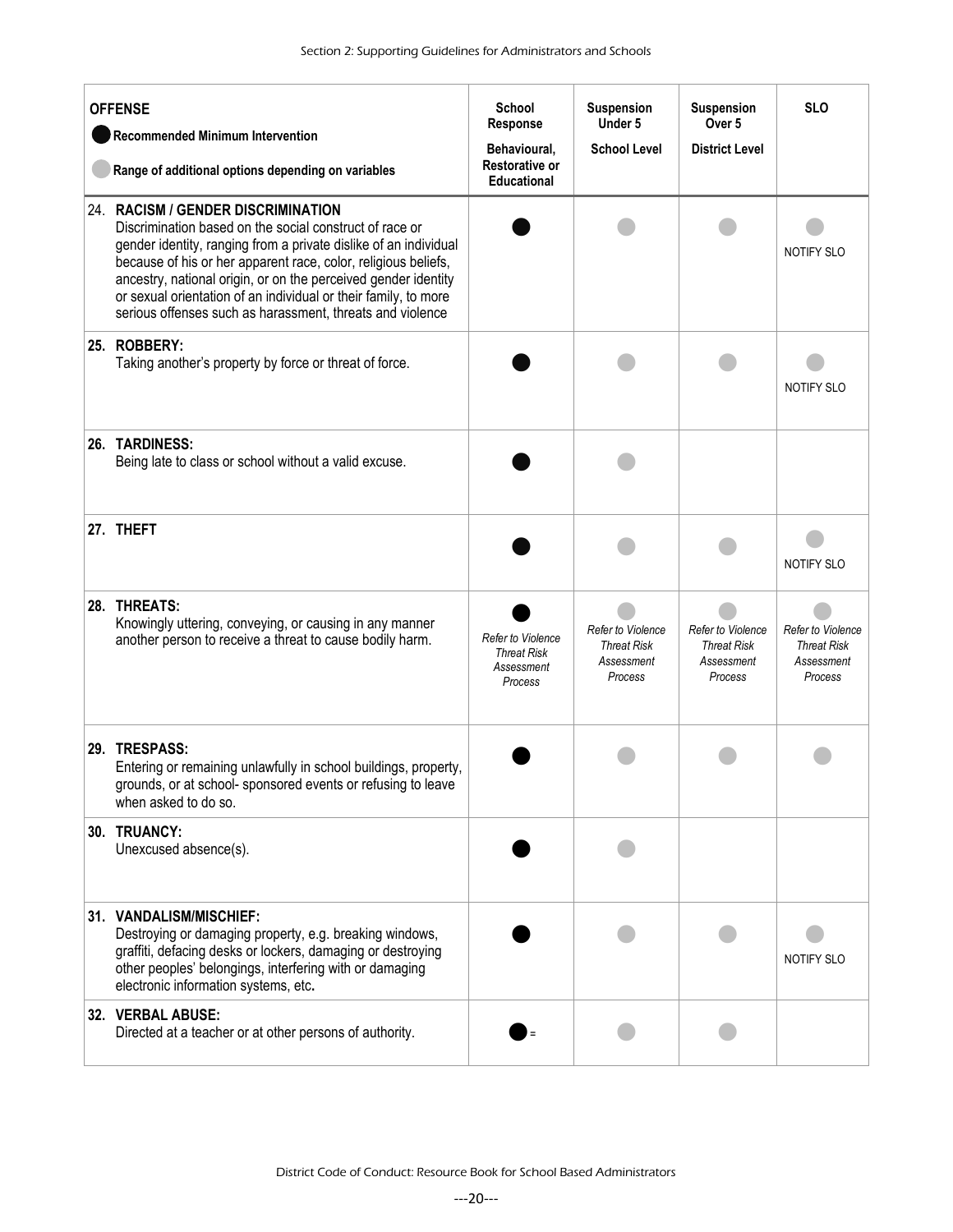| <b>OFFENSE</b><br>Recommended Minimum Intervention<br>Range of additional options depending on variables                                                                                                                                                                      | School<br><b>Response</b><br>Behavioural.<br><b>Restorative or</b><br><b>Educational</b> | <b>Suspension</b><br>Under 5<br><b>School Level</b> | <b>Suspension</b><br>Over <sub>5</sub><br><b>District Level</b> | <b>SLO</b> |
|-------------------------------------------------------------------------------------------------------------------------------------------------------------------------------------------------------------------------------------------------------------------------------|------------------------------------------------------------------------------------------|-----------------------------------------------------|-----------------------------------------------------------------|------------|
| WEAPONS AND EXPLOSIVES / INCENDIARY DEVICES /<br>33.<br><b>MATERIALS:</b><br>Possession or use of weapons, explosives, fireworks,<br>firecrackers, or any other items capable of causing bodily<br>harm, including "fake" weapons that can be perceived as<br>"real" weapons. | Refer to Violence<br><b>Threat Risk</b><br>Assessment<br><b>Process</b>                  |                                                     |                                                                 | NOTIFY SLO |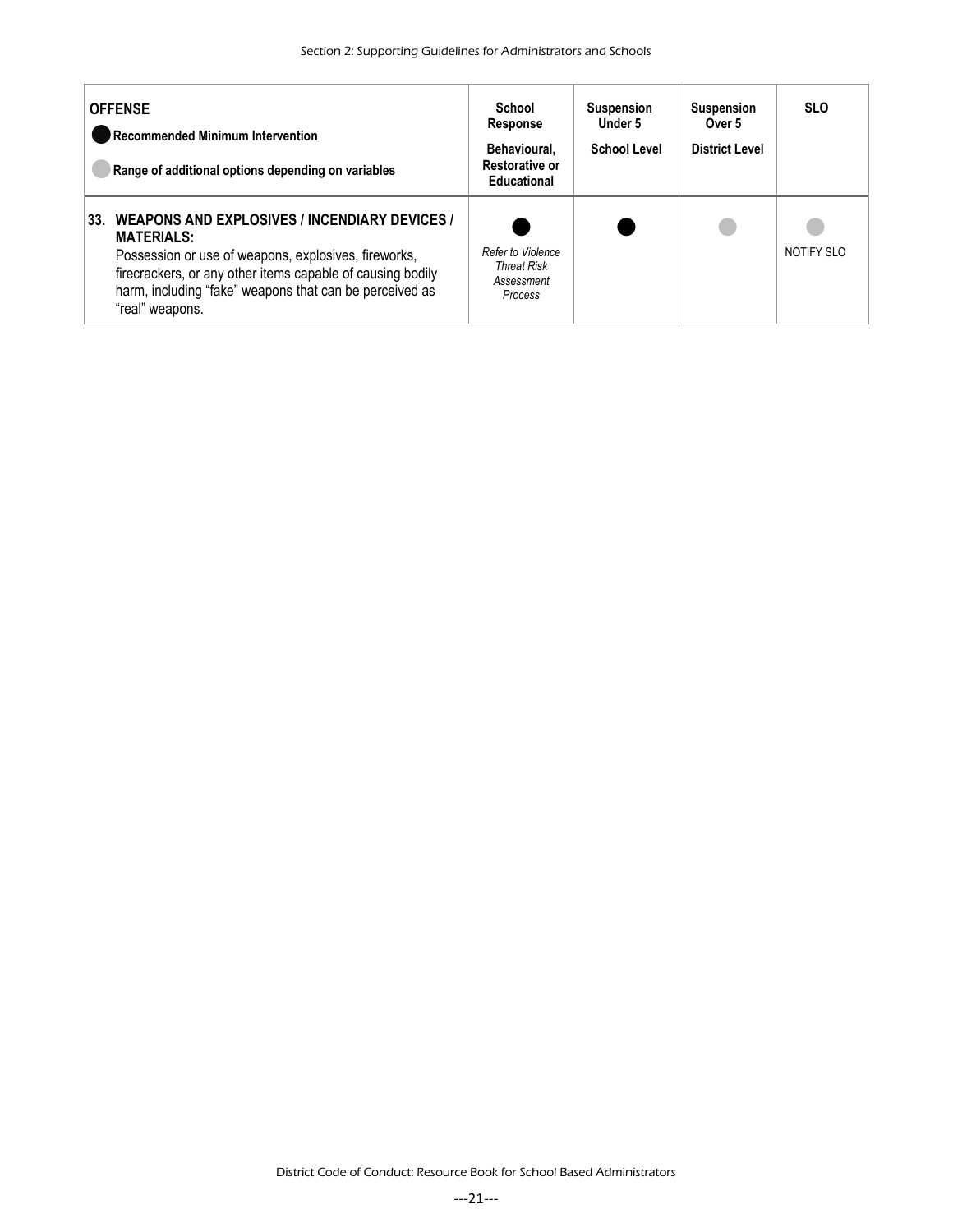## ANTI-RACISM RESPONSE PLAN FOR ADMINISTRATORS

When an act of racism, discrimination or hate occurs the following actions should guide the response of principals and Vice Principals.

- 1. **STOP AND INTERRUPT**. Wherever possible, intervene immediately to stop the discriminatory act, and acknowledge immediately what was said or done was inappropriate.
- 2. **IF POSSIBLE, NAME THE DISCRIMINATORY ACT.** "That comment is racist, or that comment is homophobic". Choose your words carefully, focusing on the act (e.g. That comment is racist, as opposed to you are racist). If you are unclear about if the act is discriminatory, consult with your Director of Instruction. Remember that it is important that we address the action.
- 3. **SUPPORT THE IMPACTED INDIVIDUAL(S)** Secure their safety and talk with the individual about how you can support their well-being. Contact the parent/guardian of the impacted individual(s) as soon as practical/possible.

If the incident impacted many people, the supports should be scaled correspondingly. Additional supports could include: the school Critical Incident Response Team (CIRT), social and/or community resources and/or guidance counsellors for the victim, or other relevant counseling services. All staff are responsible for supporting any individual that has been impacted by or witnessed an incident of discrimination.

4. **ALLEGED OFFENDER** Remove the alleged offender(s) from the area and separate the parties, if necessary and as appropriate. Contact the parent/guardian of the alleged offender(s) as soon as practical/possible.

#### **5. REPORT THE INCIDENT TO THE DIRECTOR OF INSTRUCTION**

Consult your Director of Instruction immediately and prior to making any disciplinary decision and issuing any broad communication to the school community. If you cannot reach your DOI, contact the School Services Education Coordinator or District Vice Principals to reach a DOI (must be same day of incident).

Through consultation with your DOI a comprehensive response plan inclusive of disciplinary action and/or restorative measures will be determined in alignment with AP 350 *District Student Code of Conduct* and AP 165D *Violent Threat Risk Assessment*, as appropriate. When a referral is made to complete a Violent Threat Risk Assessment (VTRA) the VTRA *Fair Notice* must be provided to the parent/guardian prior to the VTRA taking place. Here is the link to the VSB Fair Notice Statement for VTRA.

6. **DOCUMENT WHAT OCCURRED.** Record names of witnesses and preserve any other pertinent evidence and information (papers, pictures, etc.). The PVP will immediately conduct preliminary fact-finding, in accordance with relevant procedures. At minimum, this will require a conversation with the involved parties. The PVP will seek to resolve issues early, wherever possible and as appropriate in the circumstances. PVPs may need to conduct a more thorough formal investigation after first consulting the DOI.

Keep all information private and confidential. Refrain from discussing reported incidents with anyone other than those who may need to know and keep all information discussed at meetings confidential.

#### **7. SUPPORT YOUR SCHOOL COMMUNITY**

Develop a communication plan in partnership with your admin team and your Director of Instruction. Resource References

TDSB *Expected Practices for Understanding and Dealing with Discrimination*, June 2019VSB AP 350 District Student Code of Conduct, AP 165B Violent Threat Risk Assessment (including Fair Notice) and AP 171 Non-Discrimination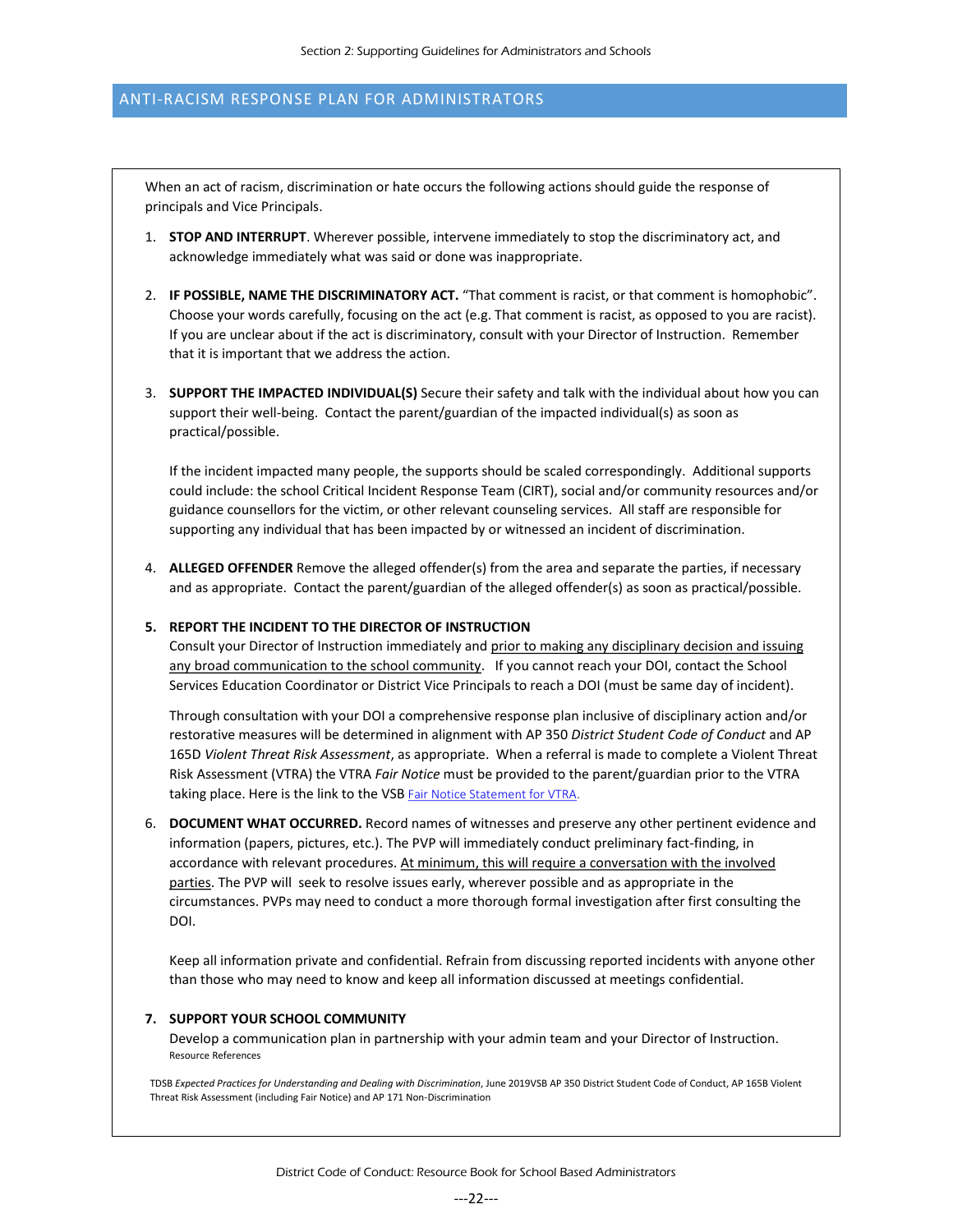# <span id="page-22-0"></span>TEMPLATE STUDENT THREAT RISK ASSESSMENT PROTOCOL: FAIR NOTICE TO OUR STUDENTS AND PARENTS/GUARDIANS/ CAREGIVERS

When referral is made to complete a Violent Risk Assessment, the following fair notice must be provided to the parent/guardian prior to the VTRA being undertaken. [VTRA Fair Notice](https://www.vsb.bc.ca/Student_Support/Safe_Caring/Student_Threat_Risk_Assessment/Documents/VSB%20%E2%80%93%20Student%20Threat%20Risk%20Assessment%20Protocol-Fair%20Notice.pdf)



*Notice to our students and parents/guardians/caregivers*

*The Vancouver School District and our community partners are committed to having safe, caring and inclusive schools. In the event that a student makes a threat of violence or harm to other students, staff or the school community the school will initiate the VSB student risk threat assessment process.*

#### THE VSB STUDENT THREAT RISK ASSESSMENT PROCESS

#### *What behaviours initiate a student threat risk assessment?*

A Student Violence Threat Risk Assessment will be initiated for behaviours including:

- Serious violence or violence with intent to harm or kill;
- Verbal/ written/ drawn threats to harm or kill others;
- Online threats to harm or kill others;

**Vancouver School Board** 

- Possession of weapons (including replicas);
- Bomb threats;
- Fire setting;
- Acts of racism, discrimination or hate
- Sexual intimidation or assault; sextortion
- Gang related intimidation and violence

#### *What is a threat?*

- An expression of intent to do harm or act out violently against someone or something.
- Threats may be verbal, written, drawn, made through gestures or posted on the Internet.

#### *Duty to report threat making behaviour*

Maintaining a safe, caring and inclusive school community is the responsibility of everyone in the school community. Students, staff, parents/ guardians/ caregivers and community members **must report** all threat related behaviours to their school administrator.

#### *Duty to Respond*

All threats must be taken seriously and require a response that includes investigation and intervention. Our goal is to respond to threats quickly and in a professional manner, so that we can maintain a safe and caring learning environment.

The school administrator will initiate the threat risk assessment process, according to district protocol. Each school has a multi-disciplinary School Threat Risk Assessment Team which includes the School Administrator(s), Area or School based Counsellor(s), and School Liaison Police Officer. A school may also involve district resource staff and community partners such as Child and Youth Mental Health in the threat assessment process.

#### *What is the purpose of a Student Threat Risk Assessment?*

The VSB student threat assessment process is used to:

- To ensure the safety of students, staff, parents and others.
- To ensure a full understanding of the context of the threat.
- To understand factors contributing to the threat makers' behaviour.
- To be proactive in developing an intervention plan that addresses the emotional and physical safety of the threat maker.
- To promote the emotional and physical safety of all.

#### *What happens in a Student Threat Risk Assessment?*

- Information is gathered from multiple sources including open source digital publicly available data. This may include interviews with the threat-maker, student(s), staff and parents/ guardians/ caregivers to assess the level of risk.
- The School Threat Assessment Team examines the information collected and in consultation with community partners, determines the level of risk.
- Appropriate intervention plans are developed, implemented and shared with parents/guardians, staff and students, as required. Information shared throughout the risk/threat assessment process will respect the individual's right to privacy and the safety of all.

#### *Can I refuse to participate in the threat assessment process?*

It is important for all parties to engage in the Threat Risk Assessment process. However, if for some reason there is a reluctance to participate in the process, by the threat maker or parent/guardian, the threat assessment process will continue in order to ensure a safe and caring environment for all.

Responding to Student Threats: Fair Notice Statement June 2020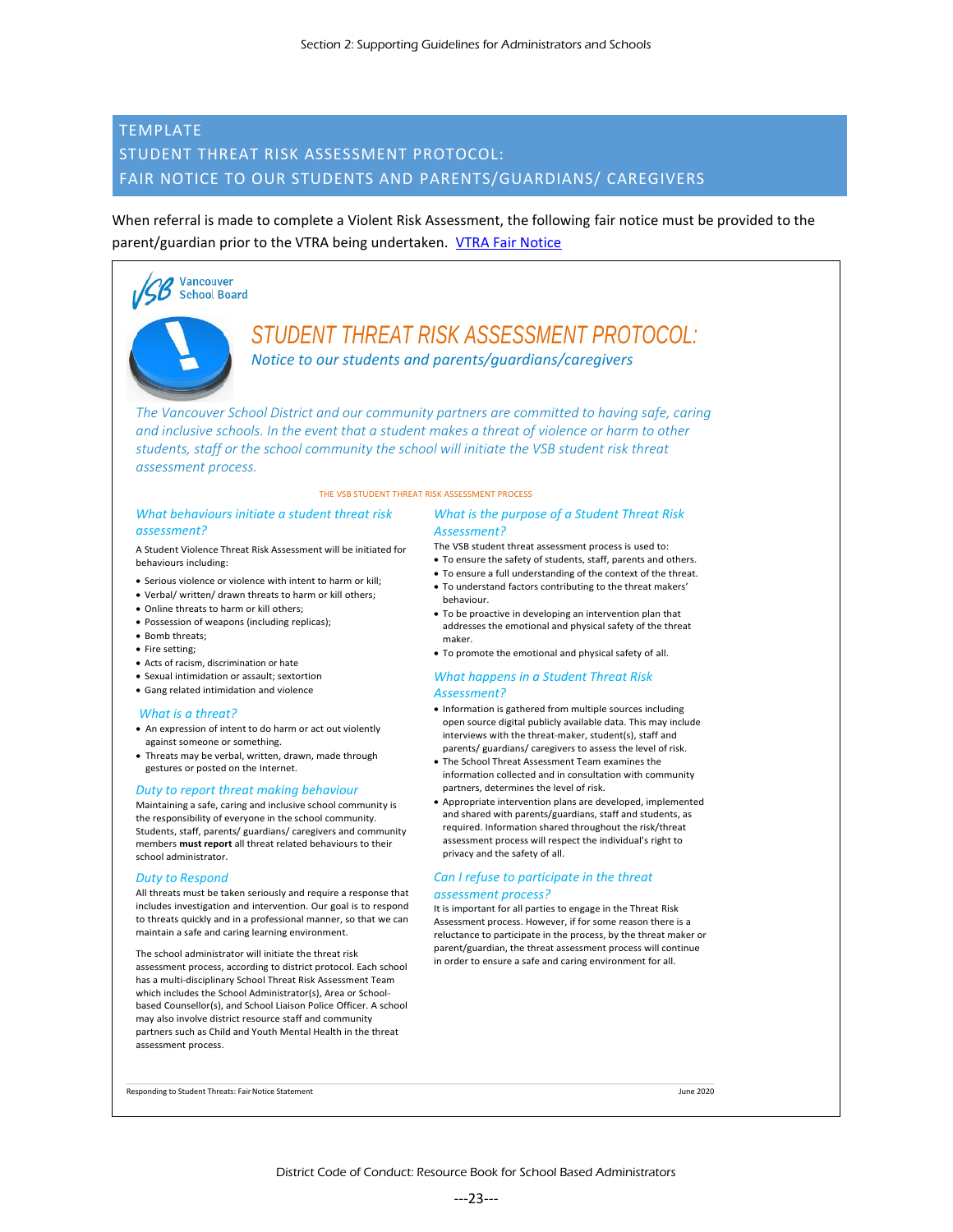# <span id="page-23-0"></span>PART B: GUIDELINES FOR SUBSTANCE ABUSE PREVENTION & INTERVENTION

#### **INTENT**

The District is committed to creating safe and healthy learning environments and intends to respond to youths' needs where their education is being impacted by the use of alcohol and other substances. The District recognizes that substance use is often a symptom, that punitive approaches do not address underlying issues and that progressive, health promotion and early intervention efforts can reduce or reverse adolescent substance use.

The District seeks to focus on students' strengths, enhance social, emotional and mental health development, respect and invite youth voice and input, and strengthen connectedness and sense of belonging, in order to ensure high student retention and engagement in schools.

The District supports efforts designed to prevent and intervene in substance abuse among students. Support measures may be used as an alternative to discipline or may occur in conjunction with discipline at the discretion of the Principal. Support measures may include meeting with school counselors and school Youth Engagement Workers, and educational programs focused on substance use.

#### **PRACTICE**

Possession, consumption, distribution, or use of alcohol or drugs at any school function is prohibited and contrary to school and district codes of conduct, and is therefore subject to disciplinary action, well as action taken by the school to support the student involved (including education, involvement in school prevention and early intervention activities, referral to relevant school staff such as Youth Engagement Worker, counselors, Community School Teams, Aboriginal Enhancement Workers, multicultural liaison workers and others) as per established District procedures and criminal code investigation by the VPD and the RCMP).

#### **DEFINITIONS**

For the purposes of this document:

*"alcohol"* is any beverage containing alcohol, including beer, wine, cider and spirits;

*"drugs"* as referred to in the *Controlled Drugs & Substances Act* are *"substances, the possession of which is prohibited under the Controlled Drugs & Substances Act, or anything which contains such a drug or substance or any drug or substance designated a restricted drug under the Food and Drug Act, unless the person possessing or consuming the restricted drug was authorized under that Act to possess the drug"*;

*"school function"* includes any assembly, meeting, or gathering of students, or student field trips for school purposes under the supervision or direction of the Board, representatives of the Board, teaching staff, supervisory staff, or authorized volunteers in the courses of their duties;

*"staff"* refers to employees of the school district or authorized volunteers.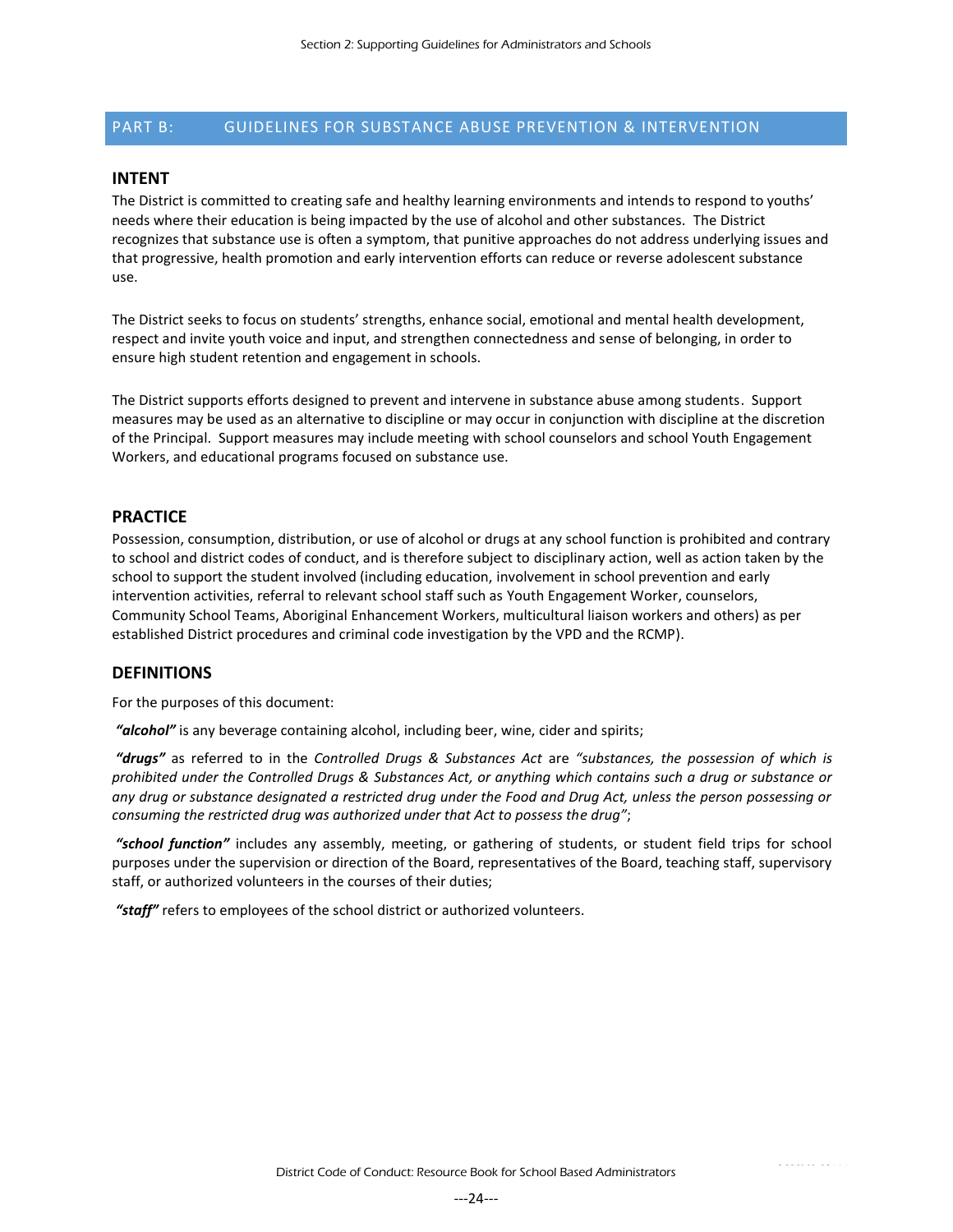# <span id="page-24-0"></span>PART C: LEVEL TEMPLATE LETTERS AND PROCESS OUTLINE

The following letter formats should be used to guide for appropriate and reasonable communications with parents/guardians.

# **LEVEL 1 SUSPENSION TEMPLATE**

| <b>School Letterhead</b> |  |
|--------------------------|--|
|--------------------------|--|

(date)

(Insert Parent Name) (Insert Parent Address) (Insert Parent Phone Number)

Dear (Parent/s):

# **RE: (name of student), (grade of student), (date of birth): (MYED Student ID Number) LEVEL 1 SUSPENSION**

As the parent/legal guardian of (name of student), this letter is to inform you that under Section 85(2) (d) of the *School Act*, (name of student) has been suspended in accordance with VBE Administrative Procedure 350, Article 7.2 for (number of days and calendar dates of days suspension will be served) for a breach of the *District Student Code of Conduct.*

As per VBE Administrative Procedure 350, students are expected to (quote specific item from VBE Administrative Procedure 350 section 1.3 *Student Responsibilities*that applies to the conduct breach). On (date), (name of student) breached the above expectation by (provide a brief explanation of the incident that resulted in suspension).

During the suspension, (student) is not to be in or around the school site, at any time, unless prior arrangements have been made with the school administration. Homework will be made available and is expected to be completed.

On (date of student's scheduled return to school), (student name) is to meet with me at (time) to discuss his/her return to school and educational plan for the remainder of the school year. A parent or guardian will need to also attend this meeting.

Sincerely,

# (your name and school administer title)

cc: Mr. R Schindel, Associate Superintendent (name), Director of Instruction Student file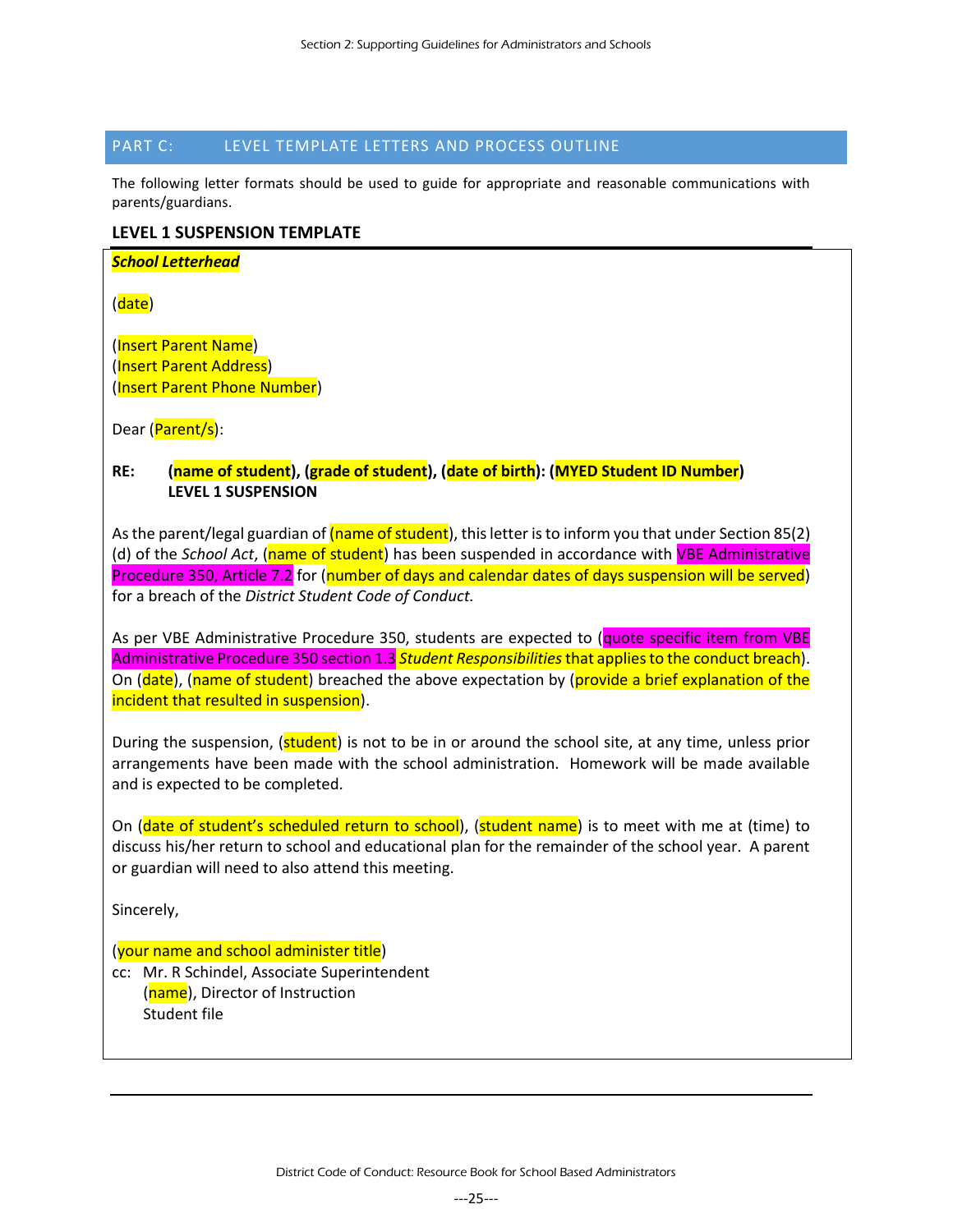# **LEVEL 2 SUSPENSION TEMPLATE**

#### *School Letterhead*

(date)

(Insert Parent Name) (Insert Parent Address) (Insert Parent Phone Number)

Dear (Parent/s):

# **RE: (name of student), (grade of student), (date of birth): (MYED Student ID Number) LEVEL 2 SUSPENSION**

As the parent/legal guardian of (name of student), this letter is to inform you that under Section 85(2) (d) of the *School Act*, (name of student) has been suspended and in accordance with VBE Administrative Procedure 350, Article 7.3 for (outline 5 days and calendar dates of days) for a breach of the *District Student Code of Conduct* at this time*.* Further, please accept this as notice that a Level 2 suspension is being considered to address this matter, which would result in additional days of suspension beyond (last calendar day of day 5).

As per VBE Administrative Procedure 350, students are expected to (quote specific item from VBE Administrative Procedure 350 section 1.3 *Student Responsibilities*that applies to the conduct breach). On (date), (name of student) breached the above expectation by (provide a brief explanation of the incident that resulted in suspension).

During the suspension, (student) is not to be in or around the school site, at any time, unless prior arrangements have been made with the school administration. Homework will be made available and is expected to be completed.

In accordance with Administrative Procedure 350, Article 7.3, this matter requires the involvement of the Director of Instruction and additional District staff as required. After consulting with (name), Director of Instruction, I will contact you to arrange a meeting regarding this suspension. Following this meeting the Director of Instruction will advise you of the resolution of this suspension.

Sincerely,

(your name and school administer title)

cc: Mr. R Schindel, Associate Superintendent (name), Director of Instruction Mr. D. Matear, District Principal, Alternate Programs Student file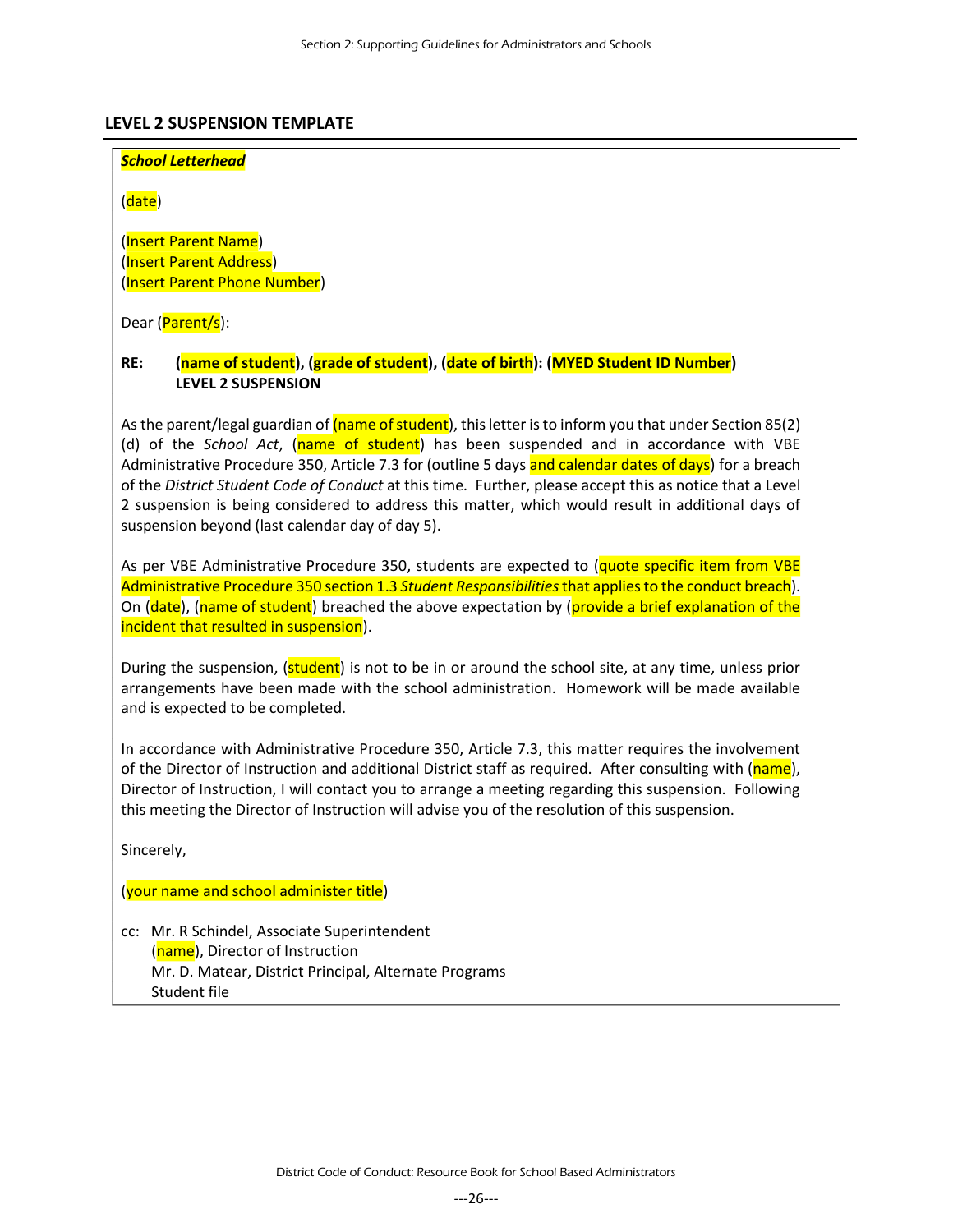# **LEVEL 3 SUSPENSION TEMPLATE**

# *School Letterhead*

(date)

(Insert Parent Name) (Insert Parent Address) (Insert Parent Phone Number)

Dear (Parent/s):

# **RE: (name of student), (grade of student), (date of birth): (MYED Student ID Number) LEVEL 3 SUSPENSION**

As the parent/legal guardian of (name of student), this letter is to inform you that under Section 85(2) (d) of the *School Act*, (name of student) has been suspended and in accordance with VBE Administrative Procedure 350, Article 7.4 effective (date) for a serious breach of the *District Student Code of Conduct.* 

As per VBE Administrative Procedure 350, students are expected to (quote specific item from VBE Administrative Procedure 350 section 1.3 or 7.4.2 *Student Responsibilities* that applies to the conduct breach). On (date), (name of student) breached the above expectation by (provide a brief explanation of the incident that resulted in suspension).

In accordance with Administrative Procedure 350, Article 7.4, this matter has been referred to the Student Suspension Review Committee (SSRC), which is chaired by the Associate Superintendent. You will be contacted by a member of the review committee within ten (10) school days, to arrange a meeting time.

During the suspension, (student) is not to be in or around the school site, at any time, unless prior arrangements have been made with the school administration. Homework will be made available and is expected to be completed.

Sincerely,

(your name and school administer title)

cc: Mr. R. Schindel, Associate Superintendent (name), Director of Instruction Mr. D. Matear, District Principal, Alternate Programs Student file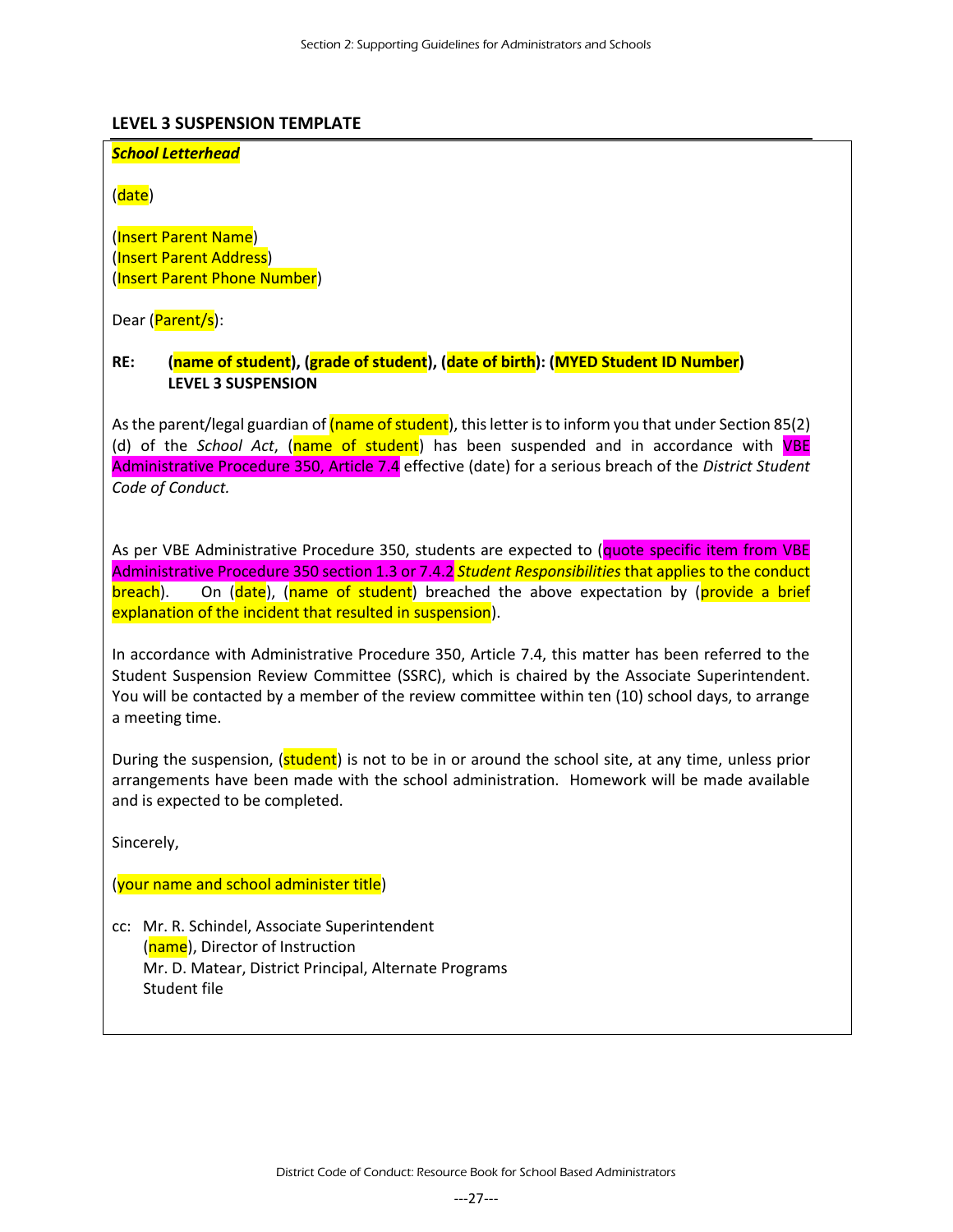# **DETERMINING A LEVEL 2 (**Over 5 Day**) or LEVEL 3 (**Indeterminate**) SUSPENSION**

# **STEP 1: DETERMINING WHETHER A SUSPENSION IS LEVEL 2 OR LEVEL 3**

- 1. Advise the parent/guardian and student that they are suspended and that you will be determining the level of suspension through consultation with the Director of Instruction. The suspension begins the first full day out of school, or Day 1.
- 2. Call your DOI and discuss the case and strategies for support. **No time should lapse in making this contact.**
- 3. In consultation with the Director of Instruction an initial decision will be made as to whether the suspension will remain a Level 1, or whether a Level 2 or Level 3 will be pursued.
- 4. If the suspension remains at Level 1, the principal completes a regular Level 1 suspension and documentation process. See Level 1 template letter in *District Code of Conduct Resource Book.*
- 5. It is imperative that the principal ensures during the suspension process, regardless of level, that an educational program (homework) is being provided to the student.

# **STEP 2: ISSUING THE SUSPENSION**

# **LEVEL 2 PROCESS FOR SCHOOLS**

- 1. First and foremost it is important to understand that a Level 2 suspension always starts by the principal formally suspending the student for an **initial period of 5 days as of the date of the offence**. The Principal issues the five day suspension using the Level 2 template in the *District Code of Conduct Resource Book* and submits letter to [suspensions@vsb.bc.ca.](mailto:suspensions@vsb.bc.ca) This letter advises that the student has been suspended for an initial period of 5 days, and that a final determination in the length of the suspension (greater than five days) will be made following consultation with the Director of Instruction.
- 2. **A meeting is convened prior to the 5th day of the suspension**. The meeting is with the Principal, the Director of Instruction and the Parent/Guardian for the purpose of reviewing the suspension and determining the length of the suspension. The meeting may occur at the Education Centre or at the school. The Principal communicates the time and location of the meeting to the parent/guardian.
- 3. The Director of Instruction chairs the meeting. The Principal reviews the suspension with the parent/guardian and the terms for return to the school. The Director of Instruction determines whether a Level 2 suspension is issued when the timeframe required to put the terms of return in place necessitates additional days of suspension beyond the  $5<sup>th</sup>$  day.
- 4. If additional days of suspension beyond the 5<sup>th</sup> day are not required the suspension ends and this meeting serves as the post suspension intake meeting, with the student resuming school attendance the following day. A follow-up letter documenting the meeting and the conditions of return to school, if any, should be provided to the parent/guardian by the Principal as soon as possible. **If the Director of Instruction determines that a Level 2 suspension is required, a second letter of suspension documenting the additional days is issued.** This letter is written by the Principal, following the template provided below. This letter documents the final length of the suspension (beyond 5 days), will set the date for return, conditions for return and outline any collaborative decisions reached between the home and school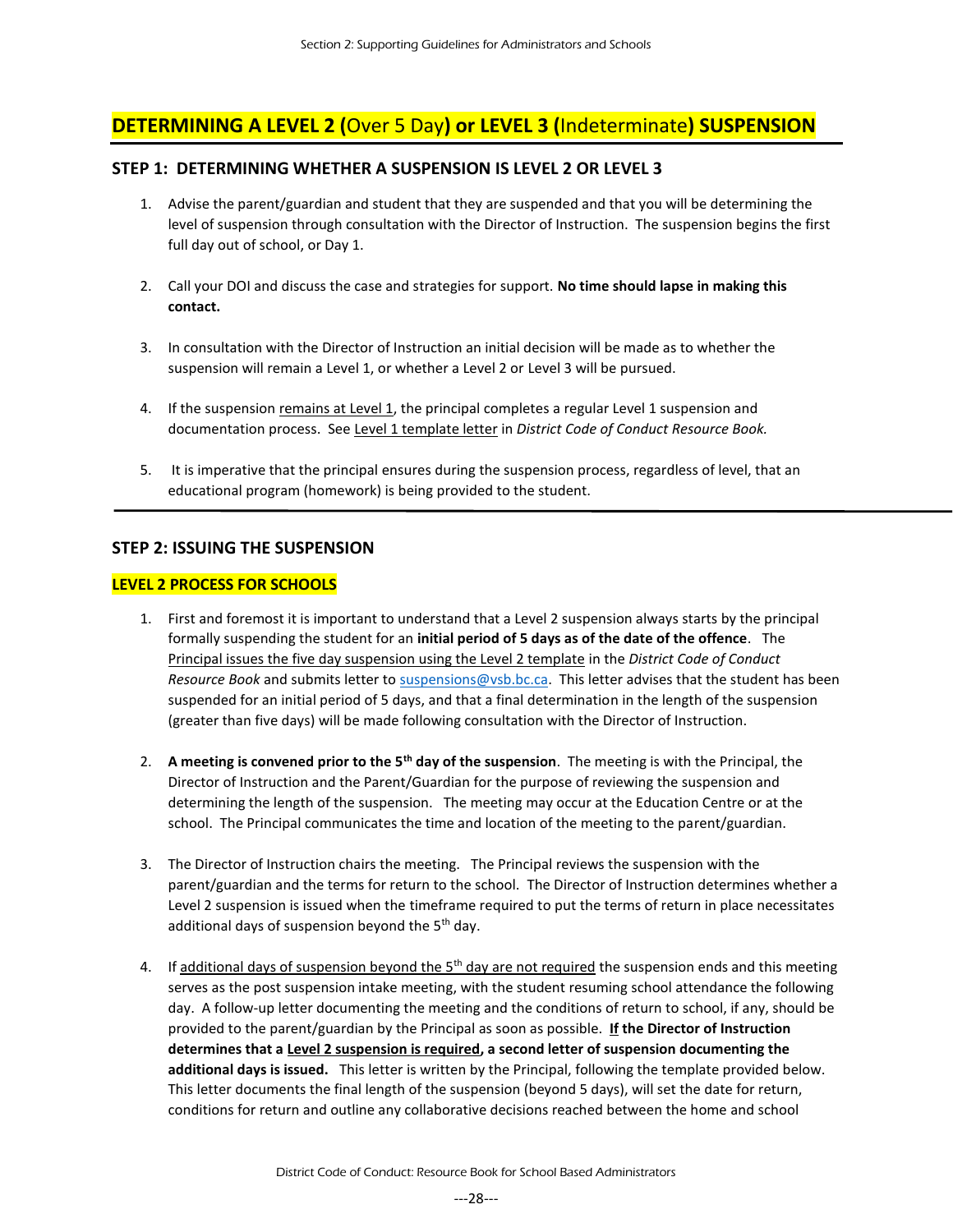regarding the student's educational program during the case conference, such as referral to an alternate or change in educational program location. Because the suspension has been greater than 5 days, this letter must advise parents/guardians of their ability to appeal under Board Bylaw 2, Section 11 Appeal procedure. The Principal also submits this 2<sup>nd</sup> letter t[o suspensions@vsb.bc.ca](mailto:suspensions@vsb.bc.ca)

#### **LEVEL 2 RESOUCES and TEMPLATES**

#### **SAMPLE - Level 2 Agenda**

- 1. Welcome and Introductions
- 2. Review of Suspension
- 3. Conditions for Return to School
- 4. Commitments from Student and Family
- 5. Timeline for completion of suspension

# Decision regarding Level of suspension **SAMPLE – 2 nd Level 2 Template Letter for Principals**

| <b>School Letterhead</b>                                                                                                                                                                                                                                                                   |
|--------------------------------------------------------------------------------------------------------------------------------------------------------------------------------------------------------------------------------------------------------------------------------------------|
| (date)<br>(Insert Parent Name)<br>(Insert Parent Address)<br>(Insert Parent Phone Number)<br>Dear (Parent/s):                                                                                                                                                                              |
|                                                                                                                                                                                                                                                                                            |
| (name of student), (grade of student), (date of birth): (MYED Student ID Number)<br>RE:<br>LEVEL 2 SUSPENSION, SUBSEQUENT DAYS OF SUSPENSION                                                                                                                                               |
| As the parent/legal guardian of (name of student), this letter is to inform you that under Section 85(2) (d) of the School Act,<br>(name of student) has been suspended for more than 5 days in accordance with VSB Administrative Procedure 350 (7.3).<br>The suspension began on (date). |

The decision to suspend (student's name) for more than 5 days was made by (name), Director of Instruction at our meeting with you and *(student's name)* on *(date of meeting with DOI)*. At this time it was determined that the end date of the suspension would be (date suspension ends) due to the breach of the *District Student Code of Conduct* discussed with you. The conditions that *(student's name)* must meet upon his/her return to school were also discussed with you. These conditions included (list conditions ie. Behaviour Contract, Restorative Process, Change of educational program, SACY etc). We also discussed the possibility that should (student's name) be suspended again, a Level 3 suspension under VSB Administrative Procedure 350 (7.4) will be considered.

During the suspension, (**student**) is not to be in or around the school site, at any time, unless prior arrangements have been made with the school administration. Homework will be made available and is expected to be completed. (Name of principal) will be expecting to meet with (student's name) and yourself at (date and time) for the post suspension intake at (school name).

If you disagree with the length of the suspension you have the ability to appeal under Board Bylaw 2, Section 11 Appeal procedure.

Sincerely, (your name and administer title)

cc: (name), Associate Superintendent (name), Director of Instruction Student file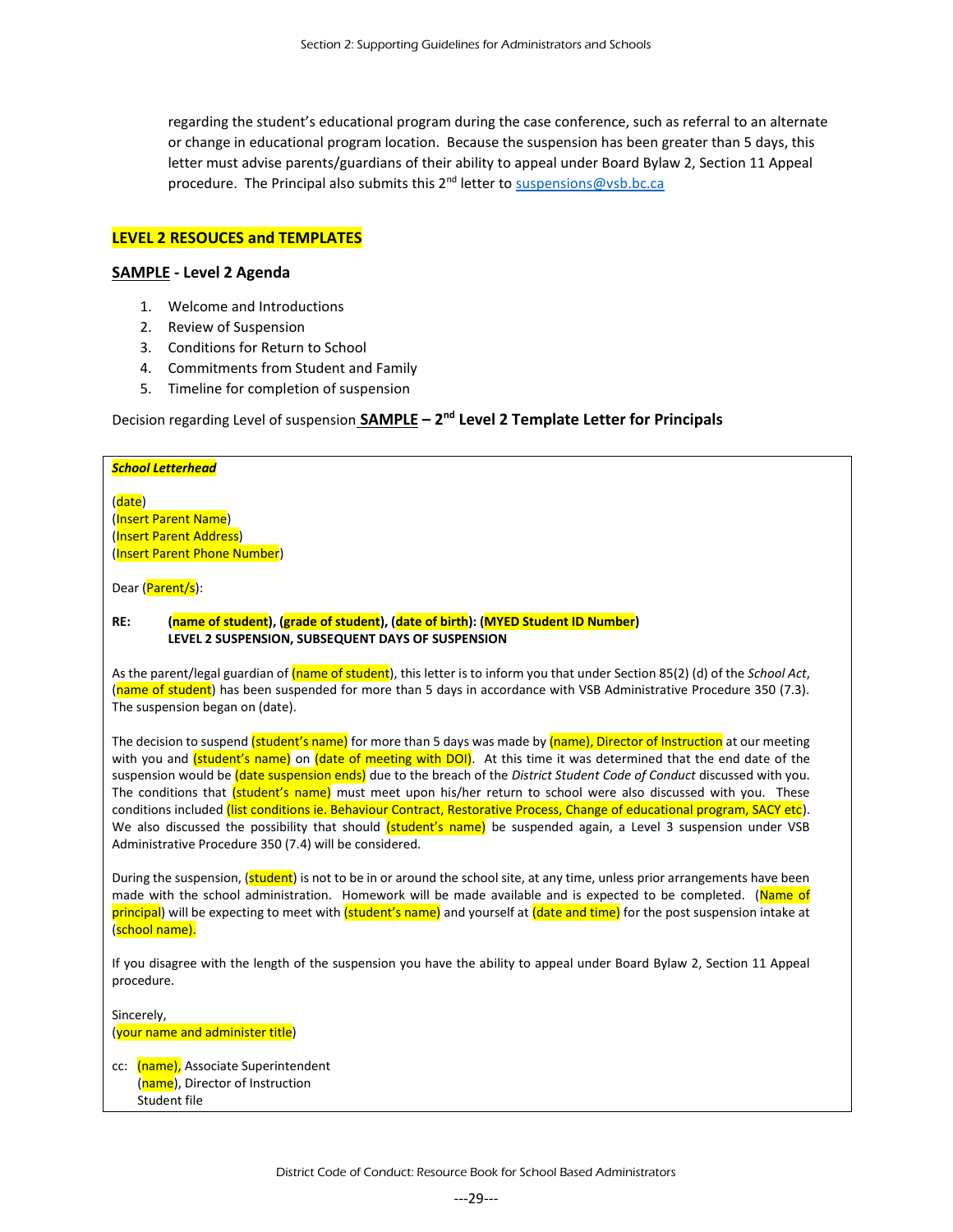# **LEVEL 3 SSRC PROCESS for SCHOOLS**

#### 1. **MAKING THE DECISION WHETHER THE SUSPENSION is a LEVEL 3 and SUSPENDING the STUDENT**

- **School** contacts **DOI** to discuss incident and whether incident warrants Level 2 or Level 3 suspension.
- The decision is made between **school** and **DOI** that incident warrants proceeding to a Level 3 suspension.
- **DOI** notifies **Associate** responsible for SSRC.
- **School** issues Level 3 suspension letter (see template on page 25 of *District Code of Conduct Resource Book*) and emails copy to **DOI**, with parent/guardian contact information and notes whether family requires translation support and the language as required. School completes MYED Conduct Module and submits suspensio[n suspensions@vsb.bc.ca](mailto:suspensions@vsb.bc.ca)
- **DOI** forwards letter and parent/guardian contact information to **District Vice Principal - DVP**

#### 2. **CONVENING THE SSRC**

- **DVP** sets date for SSRC with panel and school.
- **DVP** contacts family with date and SSRC details within 10 days of the letter of suspension being issued and provided by the school.
- **DVP** arranges translation services for family if required.
- **DVP** confirms details with family via email.
- **DVP** sets agenda and shares with **DOI. DOI** and **school** meet to review or discuss prior to SSRC.
- **School** provides **DVP** with student documents as follows:
	- a) PSR Information Page from MYED, with picture of student.
	- b) Report Cards for school year
	- c) Attendance Report for School Year
	- d) Any other suspension letters on file for student, applicable behavior contracts or threat assessments.

# 3. **SSRC HEARING**

- **School** is represented by P or VP responsible for issuing the suspension.
- SSRC is chaired by **Associate**.
- **School** will be asked to provide overview of incident leading to level 3 suspension, why the incident warranted a Level 3 suspension, previous interventions applied to the student, behavior and academic history. SSRC will ask questions.
- **Family** is provided opportunity to respond and to discuss hopes for student's future/restitution. SSRC will ask questions.
- SSRC will be concluded by the **Associate**. **Family** will leave the building. SSRC will debrief with the **school**. SSRC will deliberate. Post deliberation **DOI** will advise **school** of decision/results.

# 4. **POST SSRC and STUDENT PLACEMENT (***In the event that a student will be transferred or moved***)**

- **SSRC Chair to place student**. SSRC Chair will advise **current school and receiving school** of placement.
- As needed, applicable **DOI** will then contact **receiving school** to support process for enrolling and timetabling the student.
- **SSRC Chair** and **DVP** prepare summary notes and letter of decision to parent.
- Information regarding ability to appeal included in letter of decision.

**Receiving school** enrolls and requests records. **School** completes Admin Transfer Form and transfer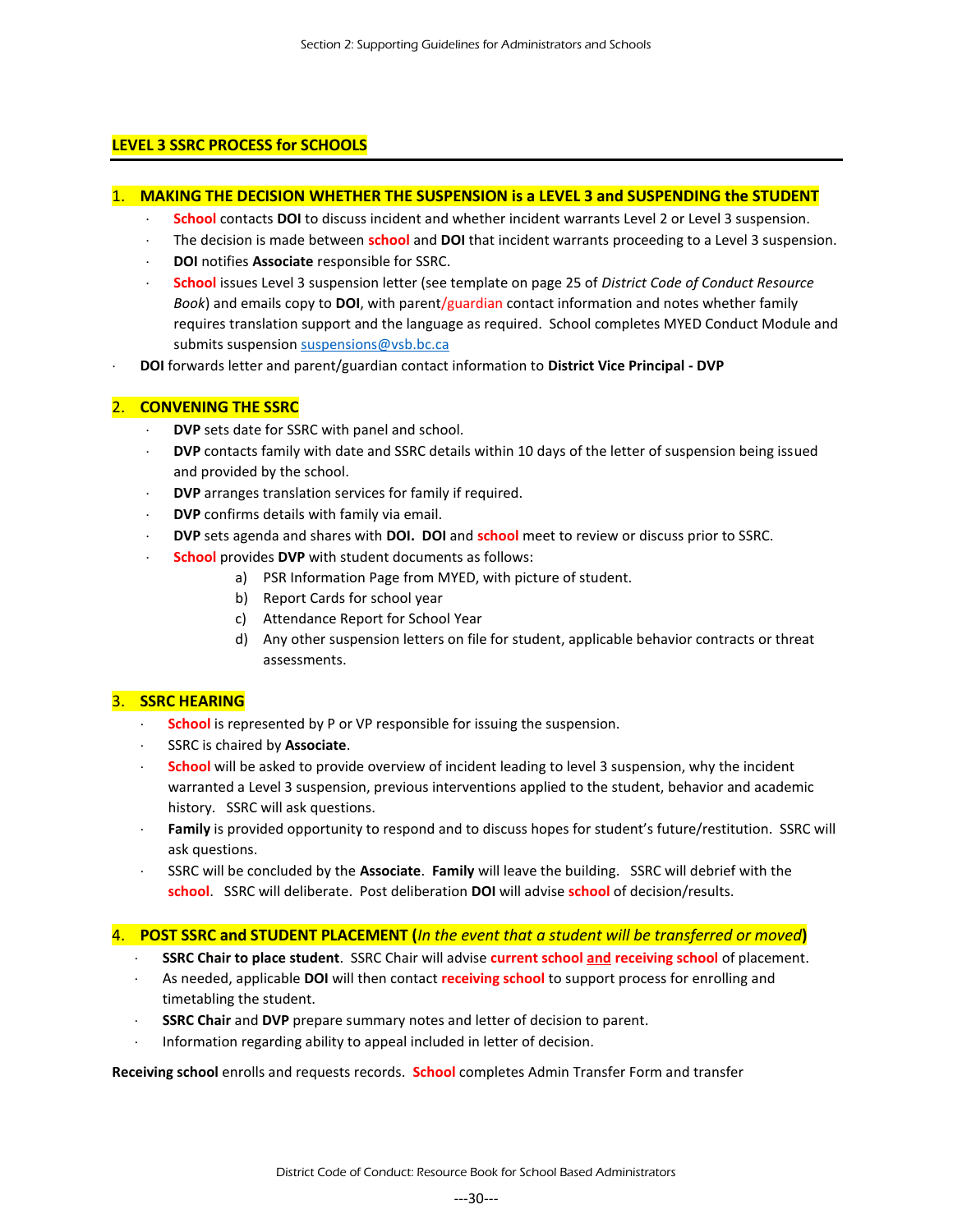# <span id="page-30-0"></span>Section 3: REPORTING CONDUCT and SUSPENSIONS USING THE MyEd CONDUCT MODULE

# <span id="page-30-1"></span>DIRECTIONS

<span id="page-30-2"></span>**All Documentation and QRG for the conduct module is available in the [MyEd BC Support Portal.](https://myvsb.vsb.bc.ca/Collaboration/Projects/MyEdBC/default.aspx)**

# OVERVIEW

The availability of the Conduct Module in MyEd provides the avenue for school administrators to use a consistent standard of data entry that creates a useful record of student behavior incidents and follow-up actions at the school or district level. As such the conduct module will enhance the following practices:

Documenting behavior support for students by

- A. Identifying types of conduct incidents
- B. Recording detailed information about specific incidents
- C. Retaining information for communication with parents/guardians, staff, and community support services.
- D. Retaining information that assists in identifying students for referral for behavior designations
- E. Retaining information that provides evidence of that students with learning designations are being supported appropriately

Documenting Student Disciplinary actions in order to

- A. Support progressive discipline
- B. Enhance consistent decision making
- C. Share student conduct information as appropriate

Document incidents and actions to provide parents/guardians with

- A. Information about specific incidents pertaining to their child
- B. Evidence that actions taken support progressive discipline.
- C. A record of support strategies used and personnel involved in responding to conduct incidents

Document incidents resulting in a Violent Risk Threat Assessment (VRTA) protocol

Provide reliable data for Safe and Caring Schools Initiatives

Provide reliable suspension data to district and school staff.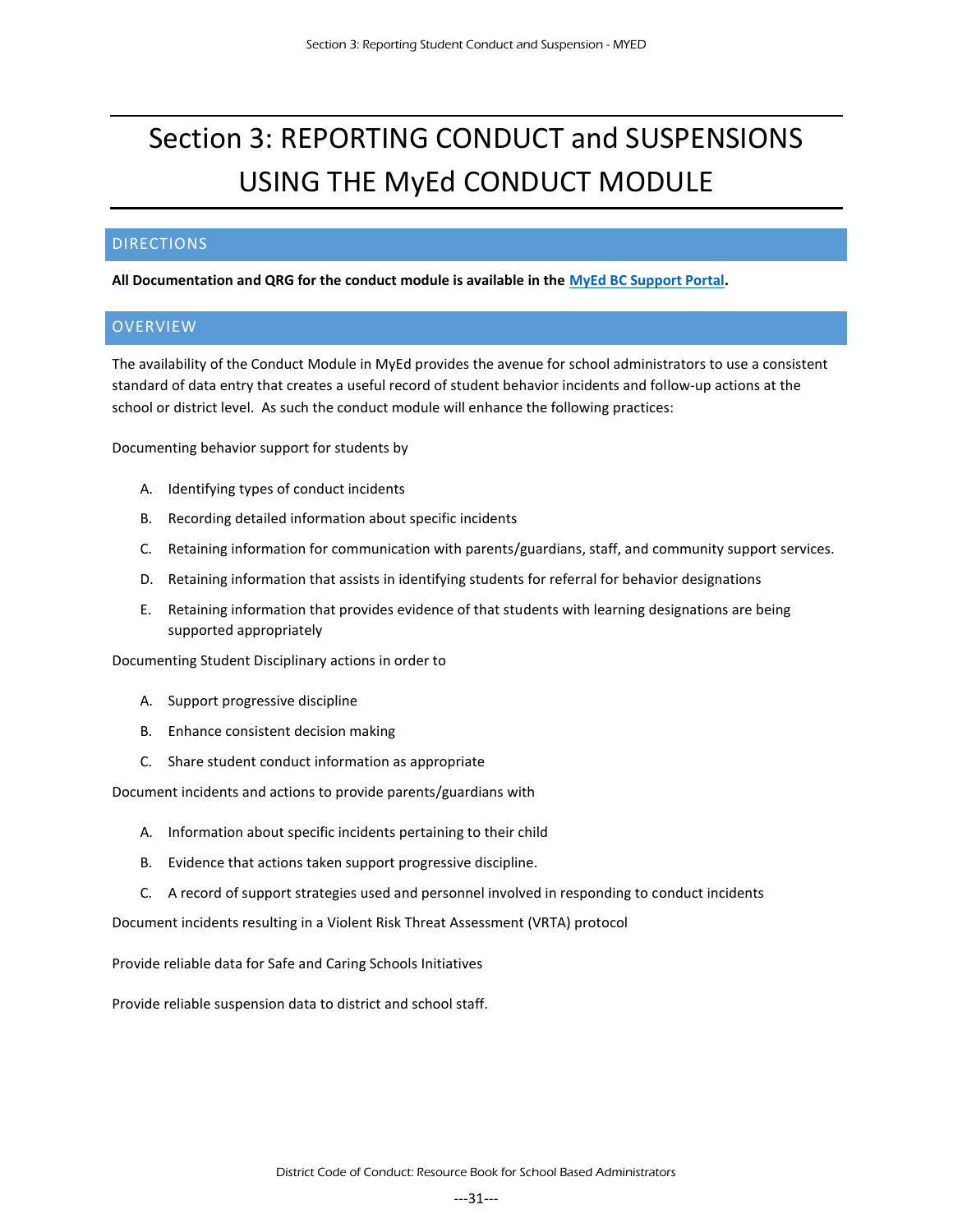# <span id="page-31-0"></span>REPORTING INCIDENTS AND ACTIONS

There are two categories of Incidents and Actions available for use:

Mandatory – any incident or follow-up action that falls within a mandatory category must be recorded in MyEd BC.

Discretionary – any incident or action that falls within a discretionary category may be reported in MyEd BC

The terms 'mandatory' and 'discretionary' refer only to the requirement to record information in MyEd BC – these terms are not prescriptive ie. A conduct incident in the 'mandatory' category does not trigger a mandatory followup 'action' or vice-versa.

The mandatory/discretionary categorization of incidents and actions is designed to ensure that data that is useful and relevant will be collected while leaving the recording of many incidents within the domain of the professional judgment of the school administrator(s). The mandatory/discretionary categorization is not to be interpreted as implying that all incidents on the mandatory list are 'more serious' than all incidents on the discretionary list.

The workflow design of the conduct module prevents the reporting of an 'Action' without the prior recording of an 'Incident'.

# <span id="page-31-1"></span>Mandatory and Discretionary Incidents and Actions

The table below lists the incidents and actions by category that are currently available in MyEd BC.

| <b>Mandatory Incidents</b> | <b>Discretionay Incidents</b> | <b>Mandatory Actions</b>    | <b>Discretionary Actions</b> |
|----------------------------|-------------------------------|-----------------------------|------------------------------|
| Alcohol-Poss               | <b>Academic Dishonesty</b>    | Admin. Transfer             | Apology                      |
| Alcohol-Use                | <b>Behaviour</b>              | Change of Ed. Prog.         | <b>Behaviour Plan</b>        |
| Arson                      | <b>Bus Misconduct</b>         | Drug & Alcohol Couns        | <b>Bus Susp</b>              |
| Assault                    | <b>Cell Phone Misuse</b>      | Letter Home                 | <b>Bus Warning</b>           |
| Attendance Issues          | Concern-Admin                 | <b>Parent Contacted</b>     | <b>Cleanup Duty</b>          |
| Acts of Hate               | Concern-Teacher               | <b>Parent Meeting</b>       | <b>Community Service</b>     |
| <b>Bullying</b>            | Dangerous Behaviour           | Pay for Damages             | Comp. Use Revoked            |
| <b>Chronic Lates</b>       | Defiance                      | <b>Police Contacted</b>     | Conference                   |
| <b>Disruptive</b>          | Digital Citizenry Co          | Police Interview            | Confiscation                 |
| Drug Possession            | Discrimination                | Referral-External           | Contract                     |
| Drugs-Use                  | <b>Dishonesty</b>             | Restitution                 | Counselling                  |
| Extortion                  | Disrespect                    | <b>Restorative Practice</b> | <b>Detention</b>             |
| Fighting                   | <b>Electronic Device</b>      | Search - Locker             | <b>Discussion</b>            |
| Harassment                 | Failing to Intervene          | Search - Student            | Mediation                    |
| Harm to Others - Delib     | Failing to Report             | Sent Home                   | Meeting                      |
| Instigation                | Fire Alarm                    | Suspension - In School      | No Action                    |
| Language - Derogatory      | <b>Fireworks</b>              | Suspension - Level 1        | <b>Note</b>                  |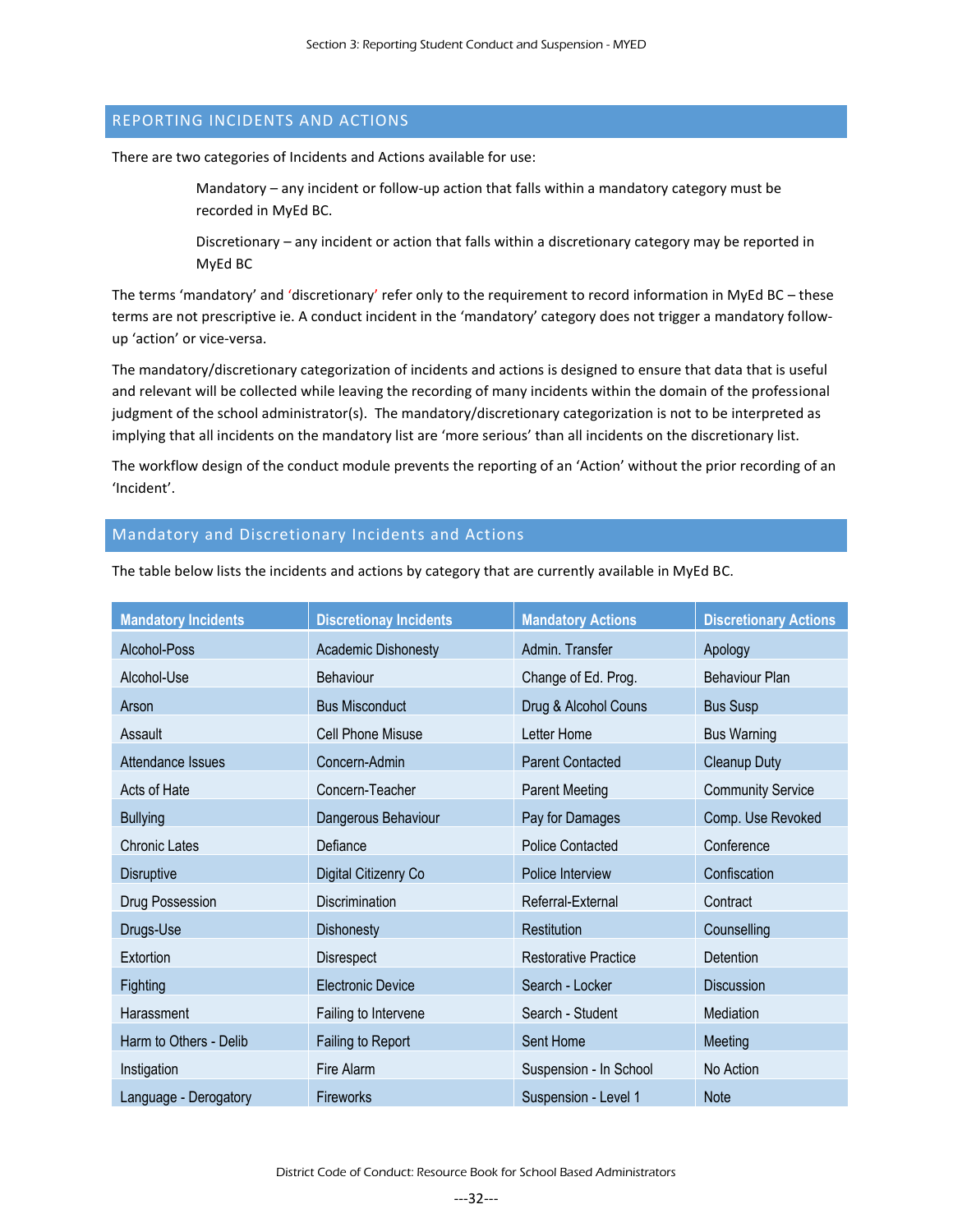| Language Obscene         | Graffiti                   | Suspension - Level 2 | Refer to SBT       |
|--------------------------|----------------------------|----------------------|--------------------|
| Left School              | Horseplay                  | Suspension - Level 3 | Referral-Internal  |
| Online Abuse             | Inapp. Clothing            | Transfer-Parent Req. | Removed from Class |
| <b>Online Harassment</b> | <b>Intimidation</b>        |                      | Warning            |
| Sexual Abuse             | Left Class                 |                      |                    |
| Theft                    | Littering                  |                      |                    |
| Threat-making            | Lying                      |                      |                    |
| Trespassing              | <b>Missed Detention</b>    |                      |                    |
| Vandalism                | Non-Performance            |                      |                    |
| <b>Verbal Abuse</b>      | <b>Physical Aggression</b> |                      |                    |
| Weapon                   | <b>Property Misuse</b>     |                      |                    |
|                          | Smoking                    |                      |                    |
|                          | Vaping                     |                      |                    |

# <span id="page-32-0"></span>REPORTING INCIDENTS AND ACTIONS FOR STUDENTS WITH H DESIGNATIONS

Maintain an accurate and consistent conduct record for students with H and R designations. The conduct module will be a primary source of evidence indicating that a student's conduct has an ongoing impact on the school and the learning of that student. Conduct information is very useful in assessing whether it is appropriate to delist students with H and R designations and in identifying students for whom an H or an R designation may be appropriate.

Conduct information for H designated students will be very useful in future SPED audits.

# <span id="page-32-1"></span>STANDARDS FOR REPORTING TEXTUAL INFORMATION

Information in the conduct module has the potential to be directly accessible by the other administrators and counsellors at your site. Since the information is part of the student record in MyEd it will follow the student when they change schools and school districts. As such it is important that all administrators establish and maintain a high standard of professional judgment when recording information about incidents, parent meetings and other

#### **Do**

- i. Ensure information recorded in the conduct module is clear, concise, factual, and accurate
- ii. Maintain an objective stance
- iii. Protect the identity of other students involved in incidents by using only their initials
- iv. Re-read your notes prior to 'filing'.
- v. Assume all recorded information will be accessible to parents/guardians and students
- vi. Consult with colleagues and district staff regarding best practices